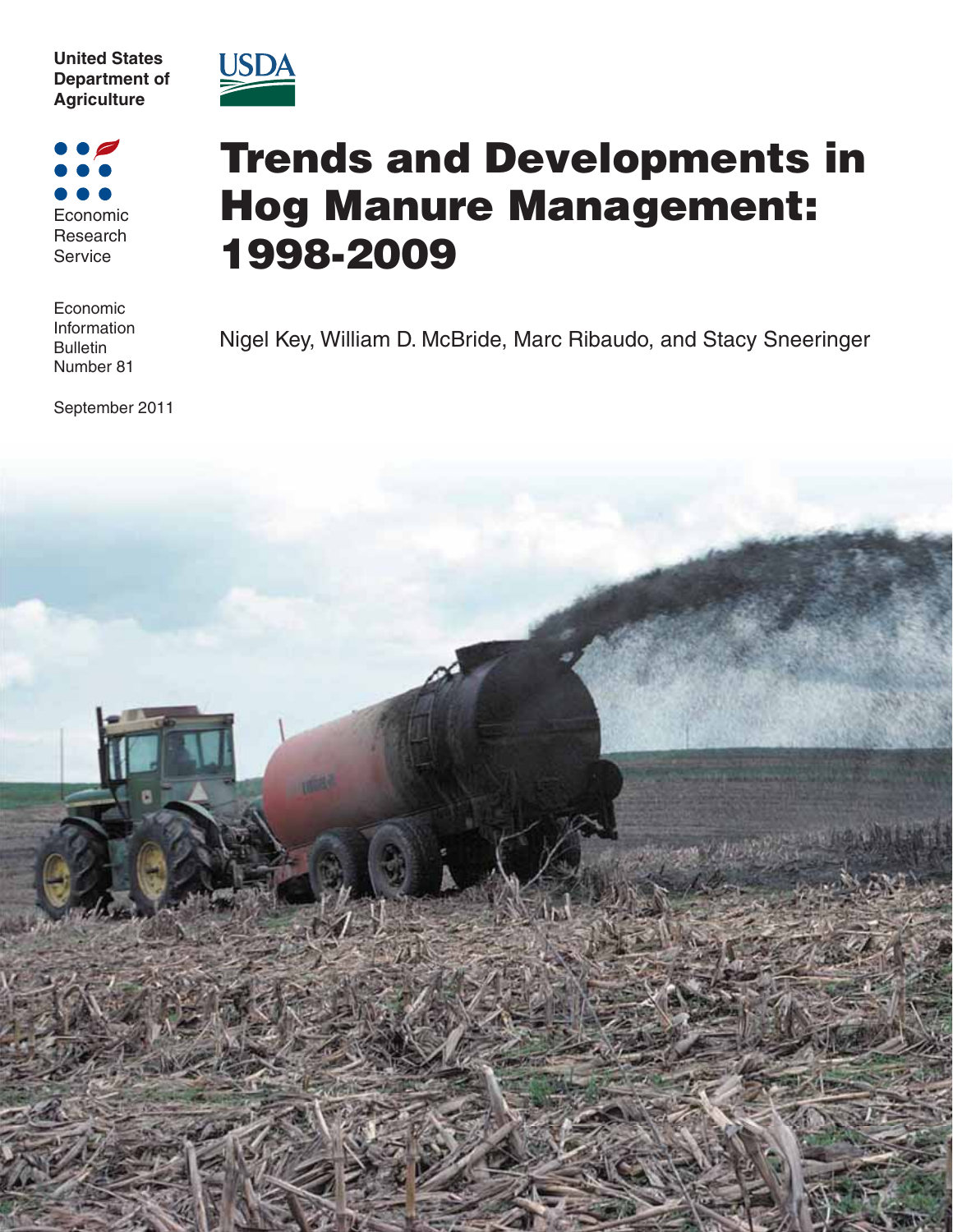

#### **Recommended citation format for this publication:**

Key, Nigel, William D. McBride, Marc Ribaudo, and Stacy Sneeringer. Trends and Developments in Hog Manure Management: 1998-2009. EIB-81. U.S. Dept. of Agriculture, Econ. Res. Serv. September 2011.

Photo courtesy of USDA, Natural Resources Conservation Service.

The U.S. Department of Agriculture (USDA) prohibits discrimination in all its programs and activities on the basis of race, color, national origin, age, disability, and, where applicable, sex, marital status, familial status, parental status, religion, sexual orientation, genetic information, political beliefs, reprisal, or because all or a part of an individual's income is derived from any public assistance program. (Not all prohibited bases apply to all programs.) Persons with disabilities who require alternative means for communication of program information (Braille, large print, audiotape, etc.) should contact USDA's TARGET Center at (202) 720-2600 (voice and TDD).

To file a complaint of discrimination write to USDA, Director, Office of Civil Rights, 1400 Independence Avenue, S.W., Washington, D.C. 20250-9410 or call (800) 795-3272 (voice) or (202) 720-6382 (TDD). USDA is an equal opportunity provider and employer.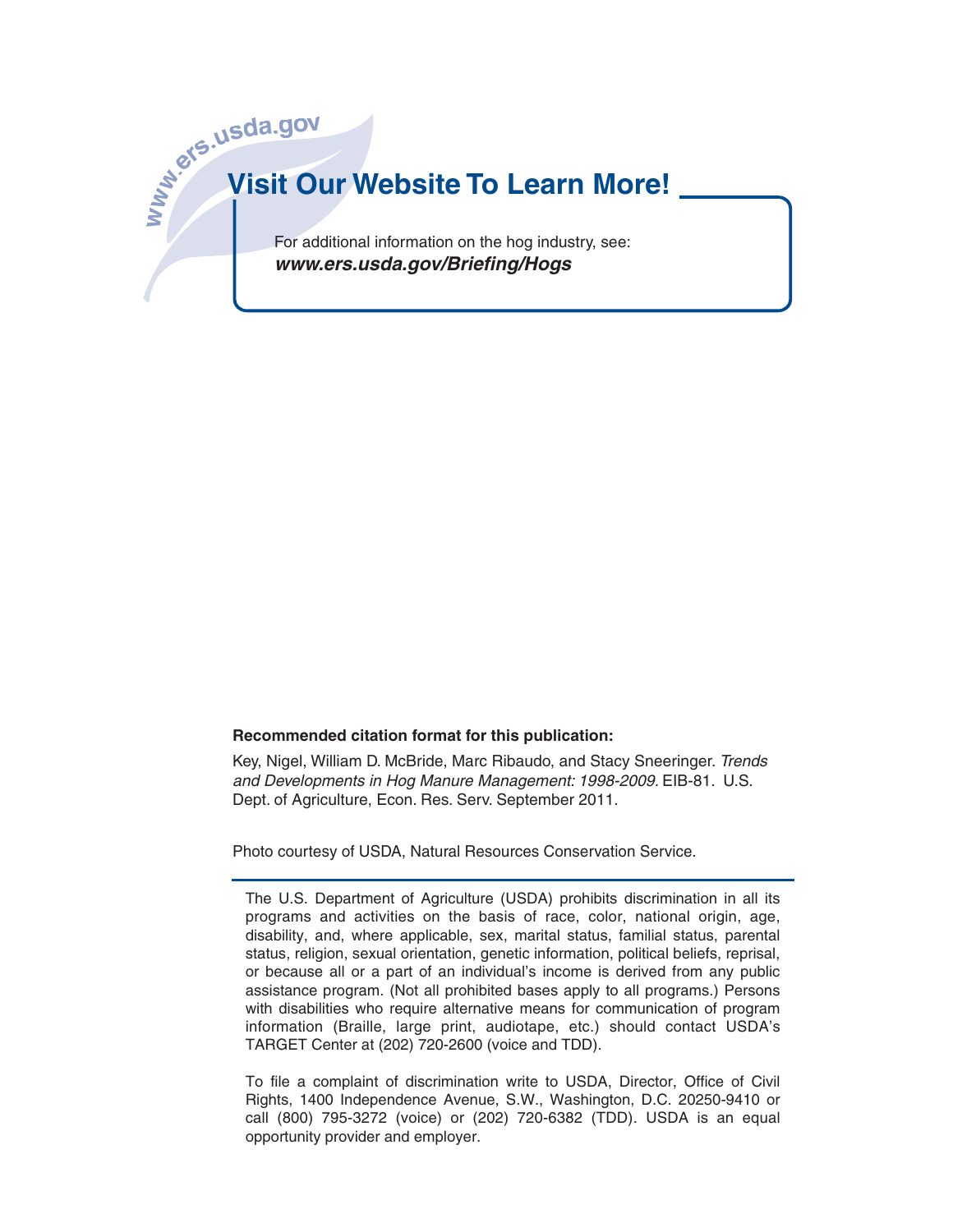

**United States Department of Agriculture**

**Economic Information Bulletin Number 81**

**September 2011**





**www.ers.usda.gov**

# **Trends and Developments in Hog Manure Management: 1998-2009**

**Nigel Key,** nkey@ers.usda.gov **William D. McBride,** wmcbride@ers.usda.gov **Marc Ribaudo,** mribaudo@ers.usda.gov **Stacy Sneeringer,** ssneeringer@ers.usda.gov

# **Abstract**

In the past decade, hog production has increasingly become consolidated, with larger operations producing a greater volume of hog manure on smaller areas. With less cropland for spreading the manure, hog farmers may be compensating through more effective manure management. The authors use data from 1998 to 2009 collected in three national surveys of hog farmers. Over this period, structural changes in the hog sector altered how manure is stored and handled. Changes to the Clean Water Act, State regulations, and local conflicts over air quality also affected manure management decisions. The findings further suggest that environmental policy has influenced conservation-compatible manure management practices. The authors examine how the use of nutrient management plans and of practices such as controlled manure application rates vary with scale of production and how these practices changed over the study period. This report is an update of an earlier report, *Changes in Manure Management in the Hog Sector: 1998-2004*.

**Keywords:** hog production, manure management, structural change, environmental regulation

## **Acknowledgments:**

The authors would like to thank James MacDonald and Michael Livingston, USDA/ Economic Research Service; James Kliebenstein, Iowa State University; Mark Peters, USDA/Natural Resources Conservation Service; Kelly Zering, North Carolina State University, and an anonymous reviewer for their helpful reviews and comments. We would also like to thank our editor, Courtney Knauth, and our designer, Curtia Taylor.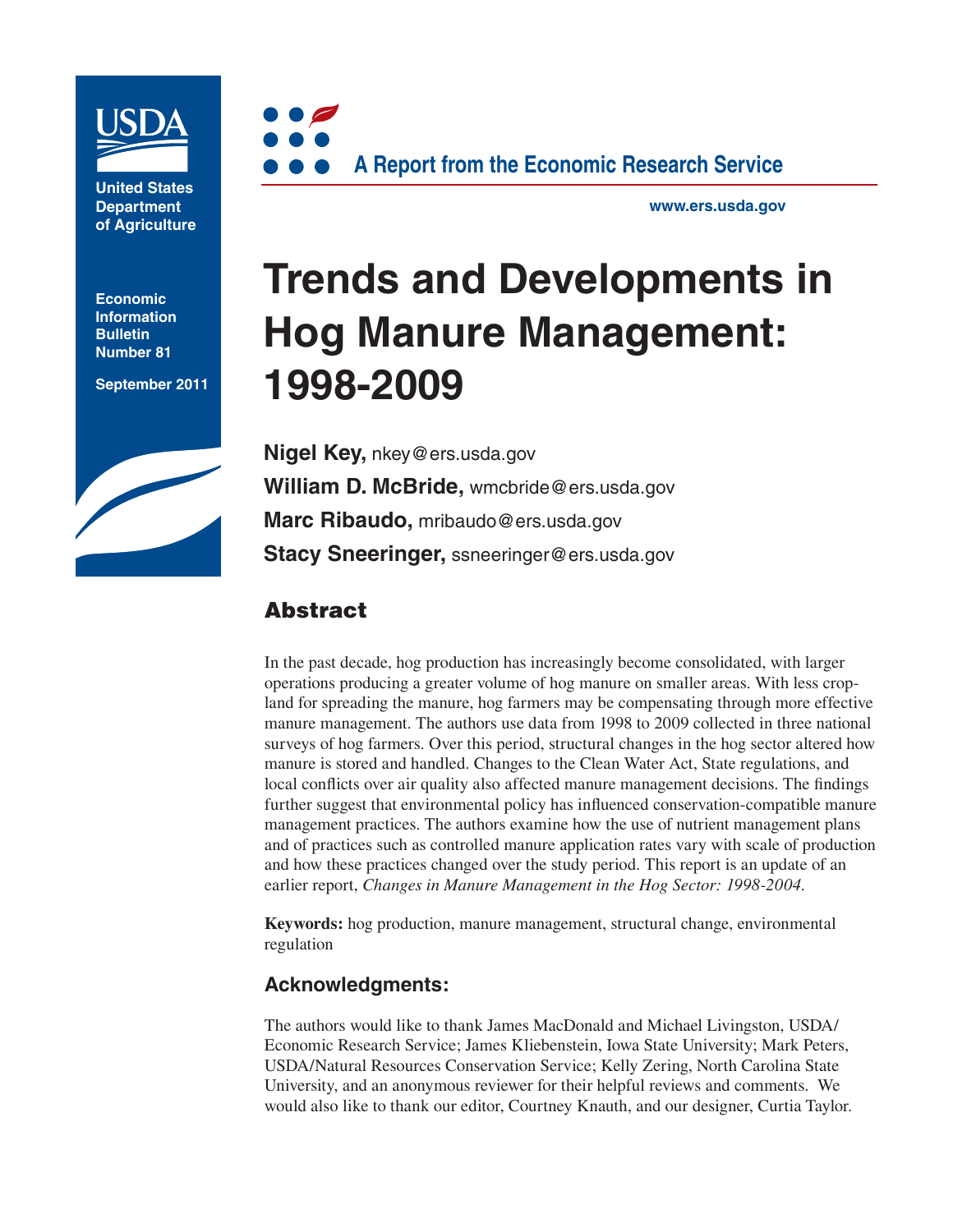# **Contents**

| Structural Change and Manure Management 3            |
|------------------------------------------------------|
|                                                      |
|                                                      |
|                                                      |
|                                                      |
|                                                      |
|                                                      |
| Environmental Policy Effects on Manure Management 23 |
|                                                      |
|                                                      |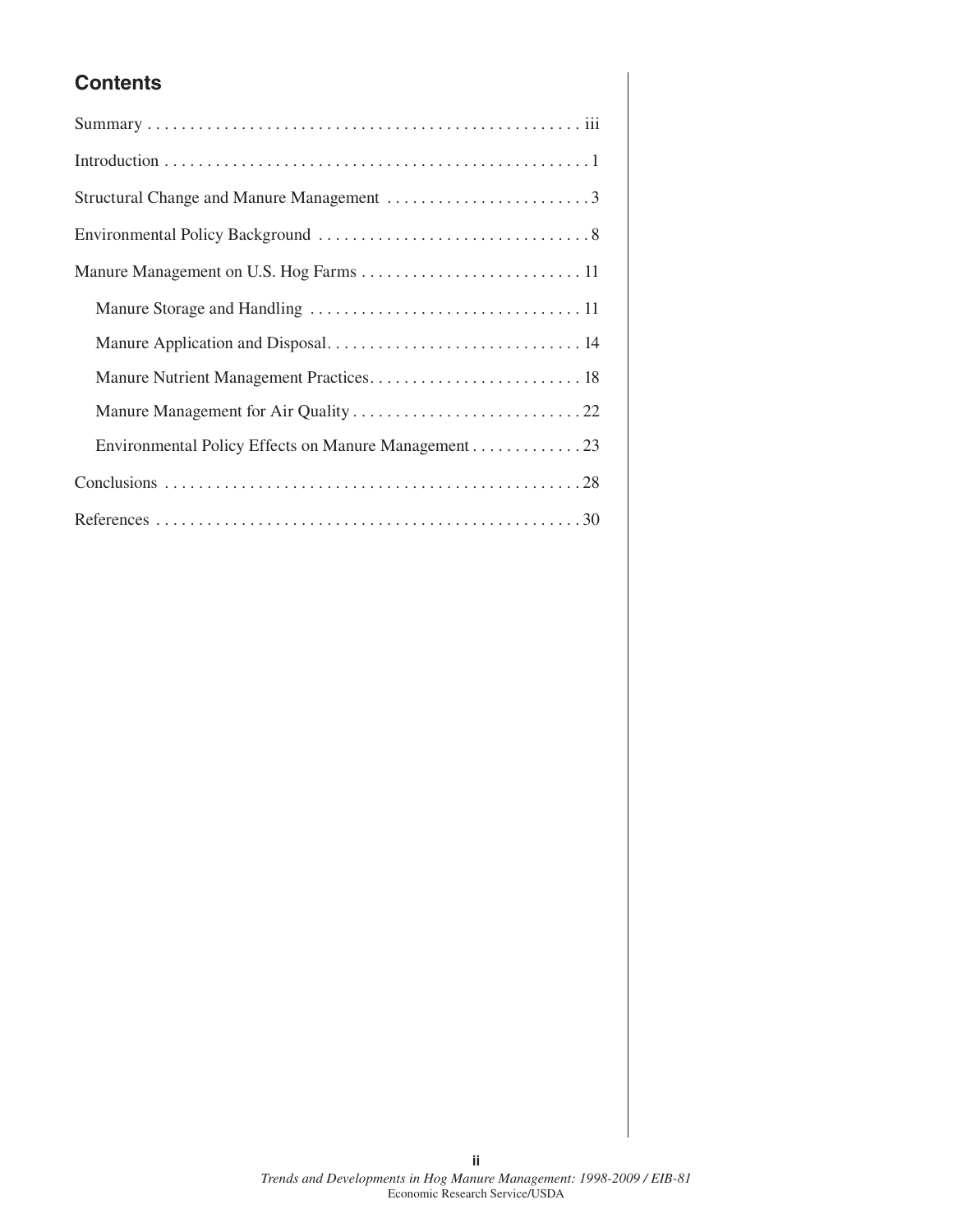# **Summary**

### **What Is the Issue?**

Over the last decade, U.S. hog industry production has shifted to fewer and larger operations that specialize in a single phase of hog production and the use of production contracts. Consolidation of operations has meant that an increasing volume of manure is often produced on farms with less cropland per animal for spreading the manure. A higher manure-to-cropland ratio has magnified the risk that manure nutrients (nitrogen, phosphorous, and potassium) and pathogens might flow into ground and surface water due to overapplication of manure on crops or leakage from manure storage facilities. These runoff contaminants can harm aquatic life and livestock and affect human drinking water. In addition, increased concentration of hogs per farm has led to conflicts with nearby residents or communities over odor and air quality. Legislative initiatives, such as the Clean Water Act and various State regulations, have implemented environmental policies to mitigate the risk of water pollution and reduce conflicts. Despite the pronounced shifts in hog industry structure and regulation, little information exists for assessing how these changes have affected manure management practices and environmental quality. Using data from three surveys of hog farmers, the authors shed light on these issues by examining how hog manure management practices vary with the scale of production and how practices have changed since 1998.

## **What Are the Major Findings?**

- Hog farm operators altered their practices between 1998 and 2009 in ways that suggest intent to manage manure in a more environmentally sound manner. In 2009, operators were more likely to have comprehensive nutrient management plans and, accordingly, to have increased their efforts to apply manure at rates not exceeding the nutrient needs of the crop. They were more likely to have applied manure over a larger share of their cropland and to have increased their use of feed additives that reduce phosphorus in hog manure, increased the nutrient testing of manure, and removed excess manure from their premises. They were less likely to have added commercial fertilizer to crops receiving manure.
- Changes in manure management practices and outcomes from 1998 to 2009 are related to structural changes in hog production, particularly the increase in farm size and regional shifts of production. The changes include more use of pit/tanks and less of lagoons for manure storage; a decline in spreading solid manure, as well as in spreading liquid manure without incorporating it into the soil; and less intensive manure application by the largest farms.
- Environmental policies are likely behind some of the observed patterns of change in hog manure management between 1998 and 2009. For example, the relatively slow growth in production in the Southeast compared with the Heartland may be partly attributable to State regulations in North Carolina designed to reduce risks associated with manure lagoons. Nationally, greater use of comprehensive nutrient management plans, as well as a decline in intensity of manure applications by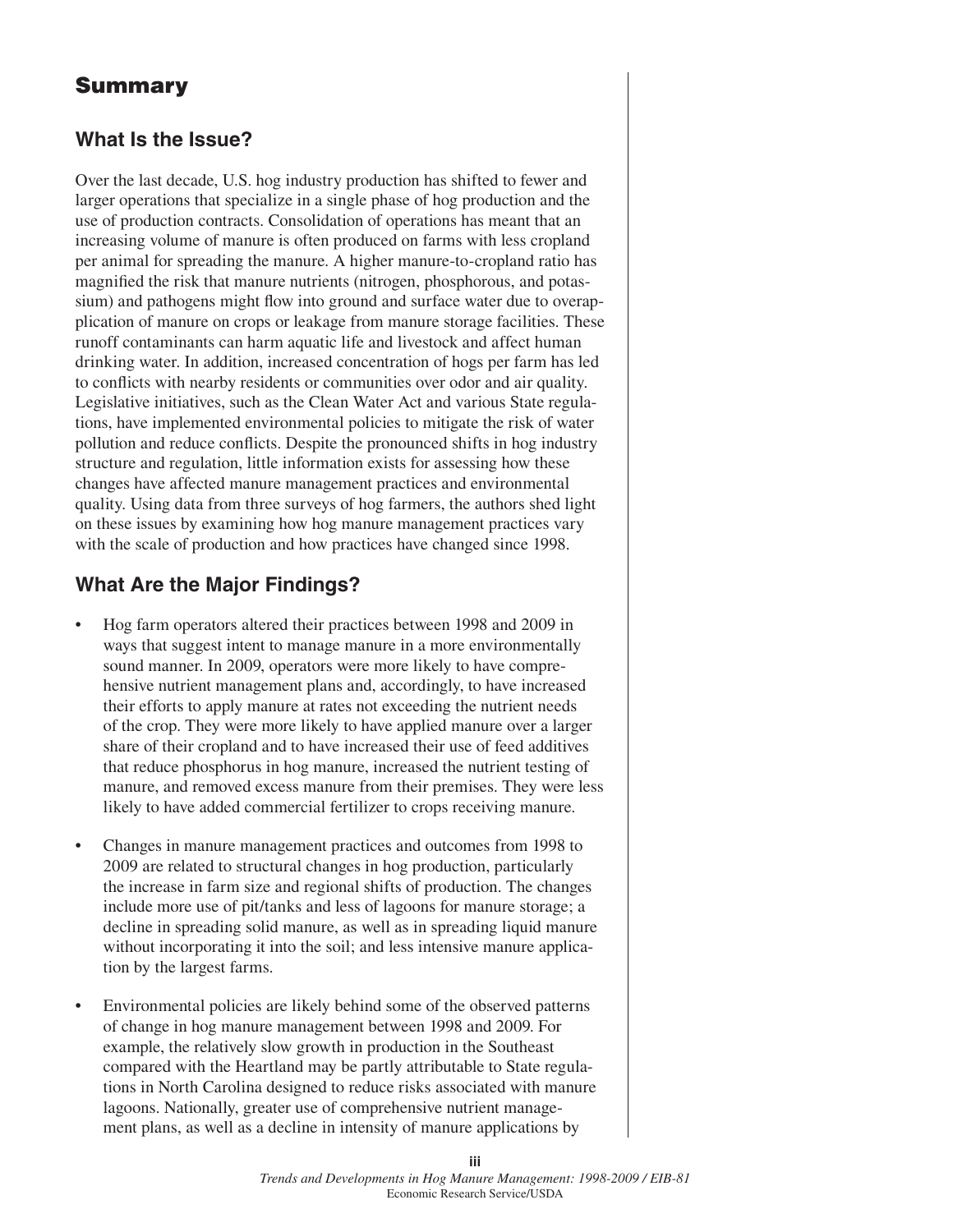the largest operations, may be in response to Federal and State policies designed to reduce overapplication of manure nutrients. These changes suggest that larger hog operations are altering their manure management decisions in response to legal nutrient application constraints and that environmental policy is contributing to the adoption of conservationcompatible manure management practices.

## **How Was the Study Conducted?**

This study uses information from surveys of U.S. hog producers conducted in 1998, 2004, and 2009 as part of USDA's annual Agricultural Resource Management Survey (ARMS). The detailed surveys cover a cross-section of U.S. hog operations and collect information on production costs, business arrangements, production facilities and practices, and farm operator and financial characteristics. The surveys also provide information about manure storage and handling, fertilizer use, manure application techniques, Environmental Quality Incentives Program (EQIP) payments, the use of comprehensive nutrient management plans, and manure application rates. The data allow the authors to document the current state of manure management and track producers' manure management practices during a period of rapid change in the hog industry. Data from the surveys are disaggregated by farm size according to the number of animal units produced (by 1,000 pounds of live animal weight). Because larger hogs produce more manure, animal units provide a consistent measure for comparing manure handling trends among farms with different levels of manure output.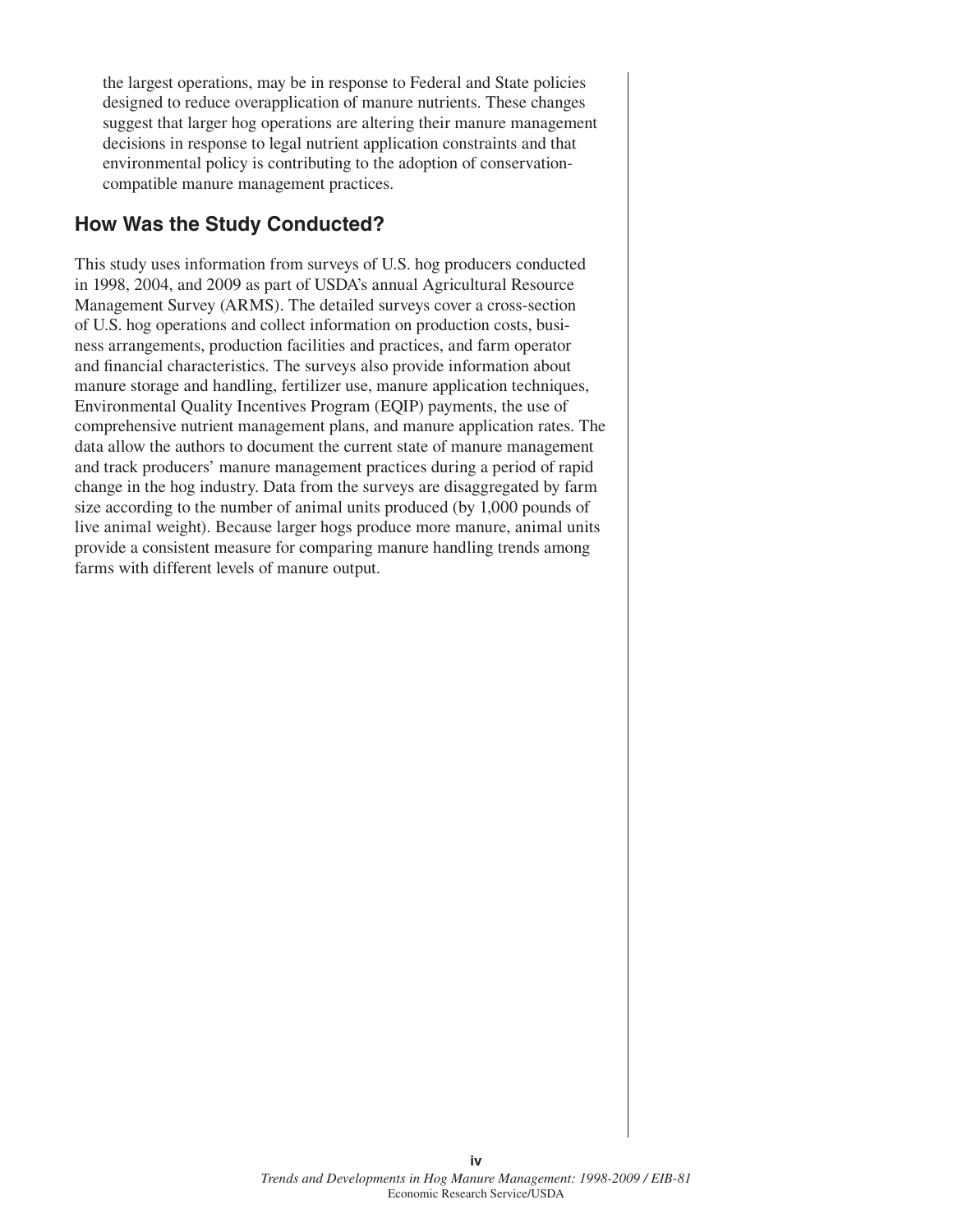# **Introduction**

Over the past several decades, economic competition has driven substantial changes in the hog industry; production has shifted regionally and to larger operations that increasingly specialize in a single phase of hog production and use production contracts. In turn, the changing farm structure is altering manure practices as larger operations seek to manage nutrients on a smaller cropland base. At the same time, chemical fertilizer prices have increased markedly, providing an incentive for producers to adopt methods that conserve and better utilize manure nutrients.

Changes to the Clean Water Act, State regulations, and conflicts with nearby residents over odor and air quality are also influencing manure management decisions. Changes in the regulatory climate have been driven by increased environmental risk to air and water associated with larger livestock operations. Nutrients (nitrogen, phosphorous, potassium), ammonia, hydrogen sulfide, methane, pathogens, and odor can originate at production houses where animals are kept, at manure storage structures such as tanks and lagoons, or on land where manure is applied. The concentration of animals and manure into smaller areas increases the risk of environmental contamination, the nuisance potential of farms, and the overall challenge of managing manure.

We use data from recent surveys of hog farmers to examine how hog manure management practices vary with the scale of production and how practices changed between 1998 and 2009 (see box, "Data"). The findings provide information about the potential effects of recent policies and structural changes on manure management technologies and practices, the use of nutrient management plans, and manure application rates.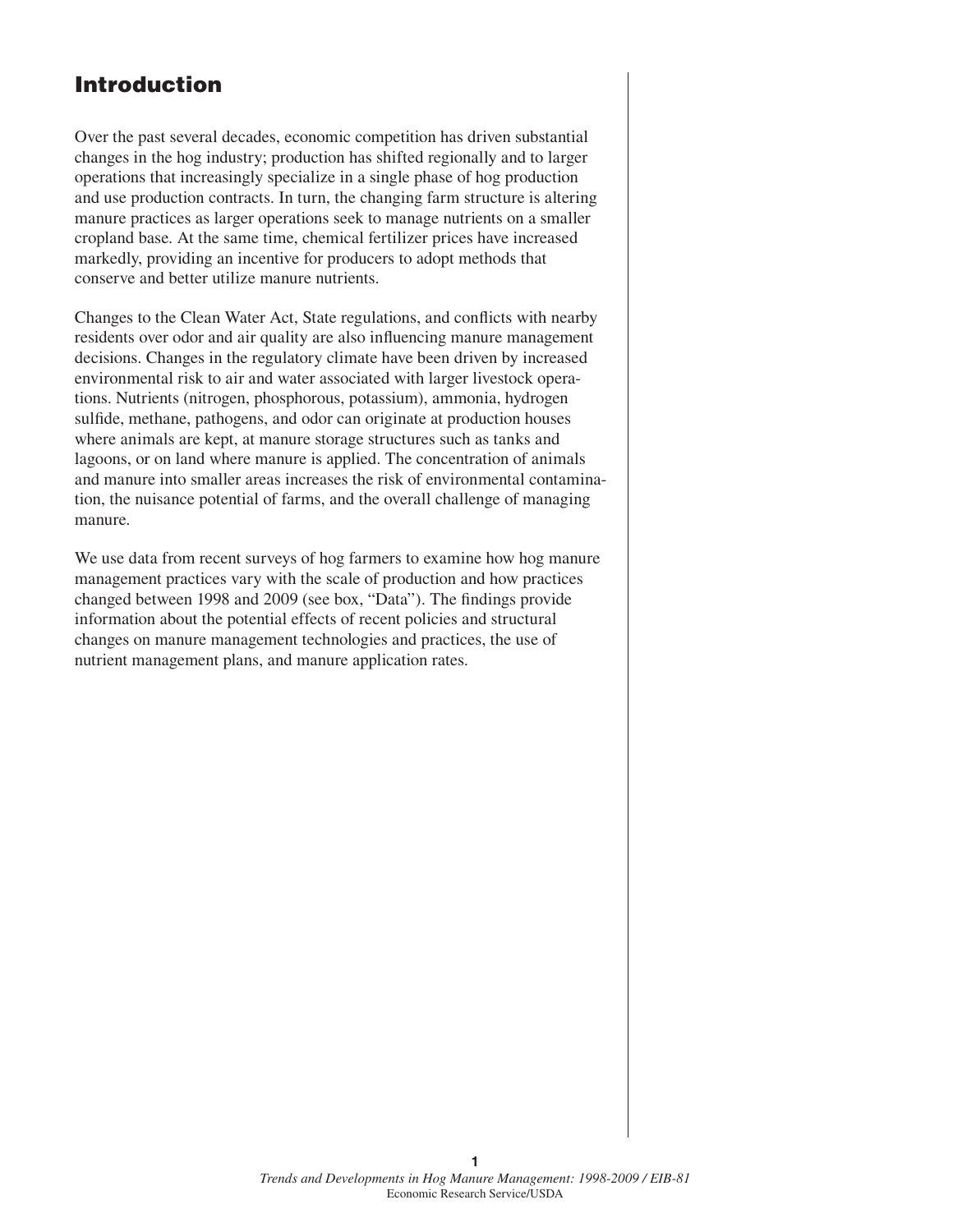#### **Data**

We analyzed information from surveys of U.S. hog producers conducted in 1998, 2004, and 2009 as part of USDA's annual Agricultural Resource Management Survey (ARMS). The detailed surveys cover a cross-section of U.S. hog operations each year and collect information on production costs, business arrangements, production facilities and practices, and farm operator and financial characteristics. The surveys also provide information about manure storage and handling, fertilizer use, manure application techniques, payments received under the Environmental Quality Incentives Program, the use of comprehensive nutrient management plans, and manure application rates.

The sample of hog farms was chosen from a list of operations maintained by USDA's National Agricultural Statistics Service. The target population of each survey was farms having 25 or more hogs at any time during the year. Farms with fewer than 25 hogs were screened out to exclude operations that raise hogs primarily for on-farm consumption and other noncommercial activities, such as youth projects. Each surveyed operation represents a number of similar farms in the population as indicated by the observation's expansion factor, or survey weight. The ARMS hog survey sampled operations in 22 States in 1998, 19 States in 2004, and 19 States in 2009. When the samples in each survey are expanded by their population weights, they represent more than 90 percent of the hog and pig inventory on U.S. farms in each survey year.

Estimates from the three surveys are comparable because of the consistent way in which the surveys were conducted and processed. Each survey had broad national coverage, represented the same target population, was conducted the same way (hand-enumerated) by the same organization, and collected much the same information in a similar format. More information about the ARMS and the hog surveys, including copies of the questionnaires, can be found at:www.ers.usda. gov/Briefing/ARMS/.

Data from the surveys are disaggregated by farm size according to the number of animal units (1,000 pounds of live animal weight) produced. Because larger hogs produce more manure, animal units provide a consistent measure for comparing farms that produce hogs at different stages of the production cycle. For example, farrow-to-finish and hog finishing operations produce much larger hogs, and thus more manure per animal, than do farrow-to-feeder pig and specialized nursery operations. The number of animal units on each farm is the steady-state live weight of sows, piglets, and other hogs, which is computed using average hog inventories and weights from the ARMS.

The environmental implications of hog production depend primarily on the manure management decisions of operations having at least 50 animal units. These operations accounted for 97 percent of hog sales in the sample frame in 1998 and 99 percent in both 2004 and 2009. For this reason, and to simplify the tabular presentations, statistics for operations with fewer than 50 animal units are not reported in most tables and figures.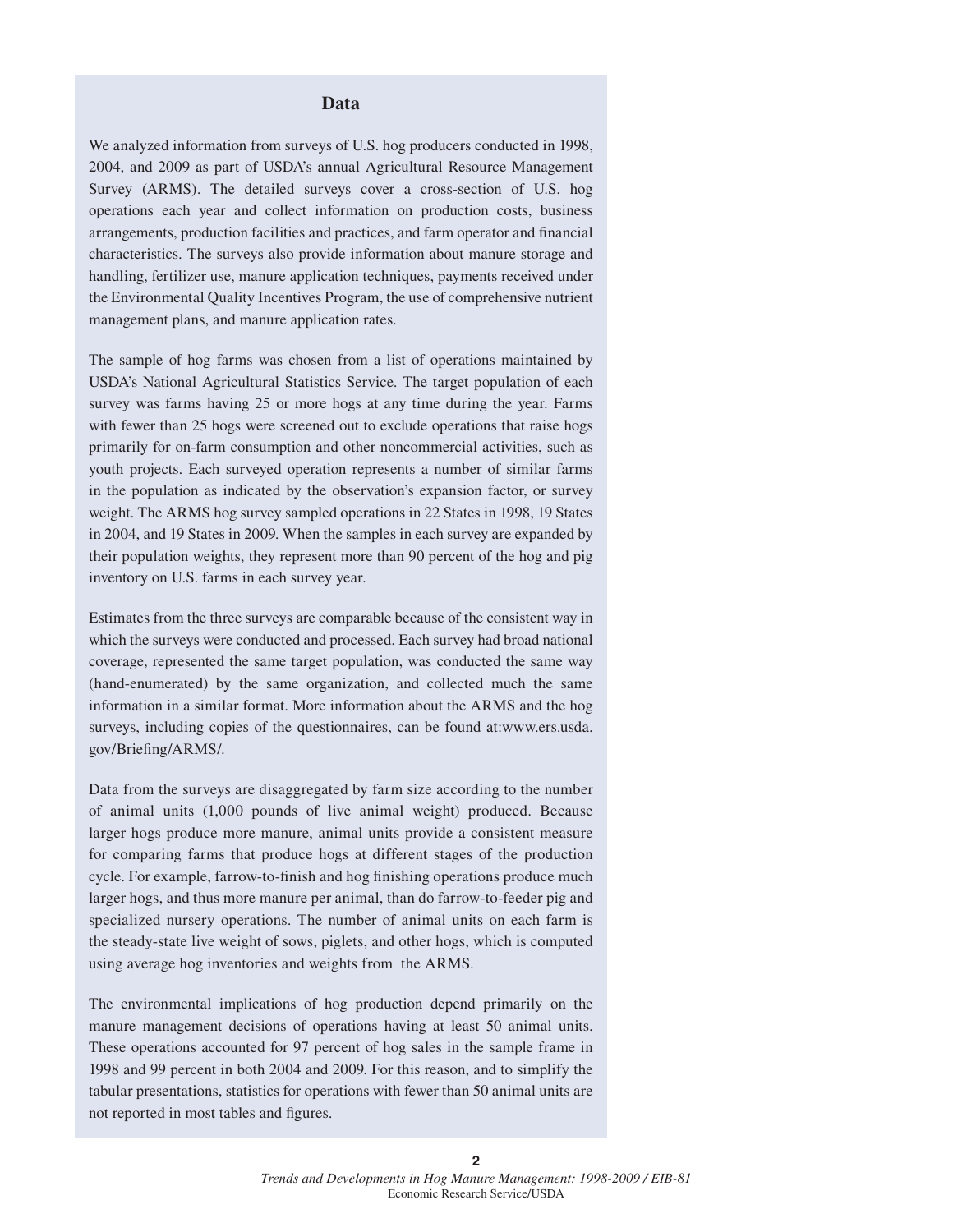# **Structural Change and Manure Management**

Changes in manure management practices reflect changes in the scale, organization, geography, and methods of hog production. The production of hogs to be slaughtered for pork involves four phases: (1) breeding and gestation (breeding females and their maintenance during gestation); (2) farrowing (birth of pigs and care until weaning); (3) nursery (care immediately after weaning until about 30-80 pounds); and (4) finishing (feeding hogs from 30 to 80 pounds to a slaughter weight of 225-300 pounds). Hog producers are commonly classified according to the number of production phases conducted on the operation: (1) farrow-to-finish (all four phases); (2) farrow-to-feeder pig (phases 1, 2, and 3); (3) feeder pig-to-finish (phase 4); (4) wean-to-feeder pig (phase 3); (5) farrow-to-wean (phases 1 and 2); or (6) wean-to-finish (phases 3 and 4).

Historically, most U.S. hog production has occurred on farrow-to-finish operations located in areas with an abundant supply of corn. Hog farmers typically used corn produced on the farm as an inexpensive source of feed and applied hog manure as fertilizer on farm fields. Advancements in breeding and genetics, swine housing, nutrition, feeding, and farm management since the 1970s have allowed producers to become increasingly specialized in only one or two of the production phases. During the period of this analysis, hog farms using the farrow-to-finish approach declined from 49 percent in 1998 to 31 percent in 2004 and 23 percent by 2009 (table 1).

Increases in the scale of production have accompanied changes in organization. Between 1998 and 2009, the number of hog operations fell by about 60 percent, and the average inventory grew from 2,589 to 7,930 head (table 1).

#### Table 1

#### **Hog operation characteristics, 1998, 2004, and 2009**

| Characteristics for all farms                     | 1998   | 2004   | 2009   |
|---------------------------------------------------|--------|--------|--------|
| All farms:                                        |        |        |        |
| Number of hog operations                          | 61,971 | 40,940 | 24,394 |
| Hog sales and contract removals (head per farm)   | 2,589  | 4,646  | 7,930  |
| Hog inventory (animal units per farm)             | 194    | 294    | 546    |
| Producer type: Farrow-to-finish (% of farms)      | 49     | 31     | 23     |
| Producer type: Feeder pig-to-finish (% of farms)  | 31     | 40     | 46     |
| Used a production contract (% of farms)           | 15     | 28     | 48     |
| Value of production from hog enterprise (% total) | 56     | 71     | 70     |
| Acres of cropland per animal unit                 | 2.14   | 1.41   | 0.86   |
| Farms with no cropland $(\%)$                     | 8      | 19     | 19     |
| Observations in sample                            | 1,633  | 1,198  | 1,290  |

Note: A farm is defined as an operation having 25 or more hogs at any time during the year and includes independent hog producers and growers who produce hogs under contract. The sample covered operations in 22 States in 1998 and 19 States in 2004 and 2009. Animal units are defined as 1,000 pounds of live animal weight, and the inventory of animal units is based on an estimate of the average number of hogs and pigs on the operation in each year. Farrow-to-finish operations are those on which pigs are farrowed and then finished to a slaughter weight of 225-300 pounds. Feeder pig-to-finish operations are those on which feeder pigs are obtained from outside the operation, either purchased or placed under contract, and then finished to a slaughter weight of 225-300 pounds. Crop acres include land used for hay production, but exclude land used for pasture only.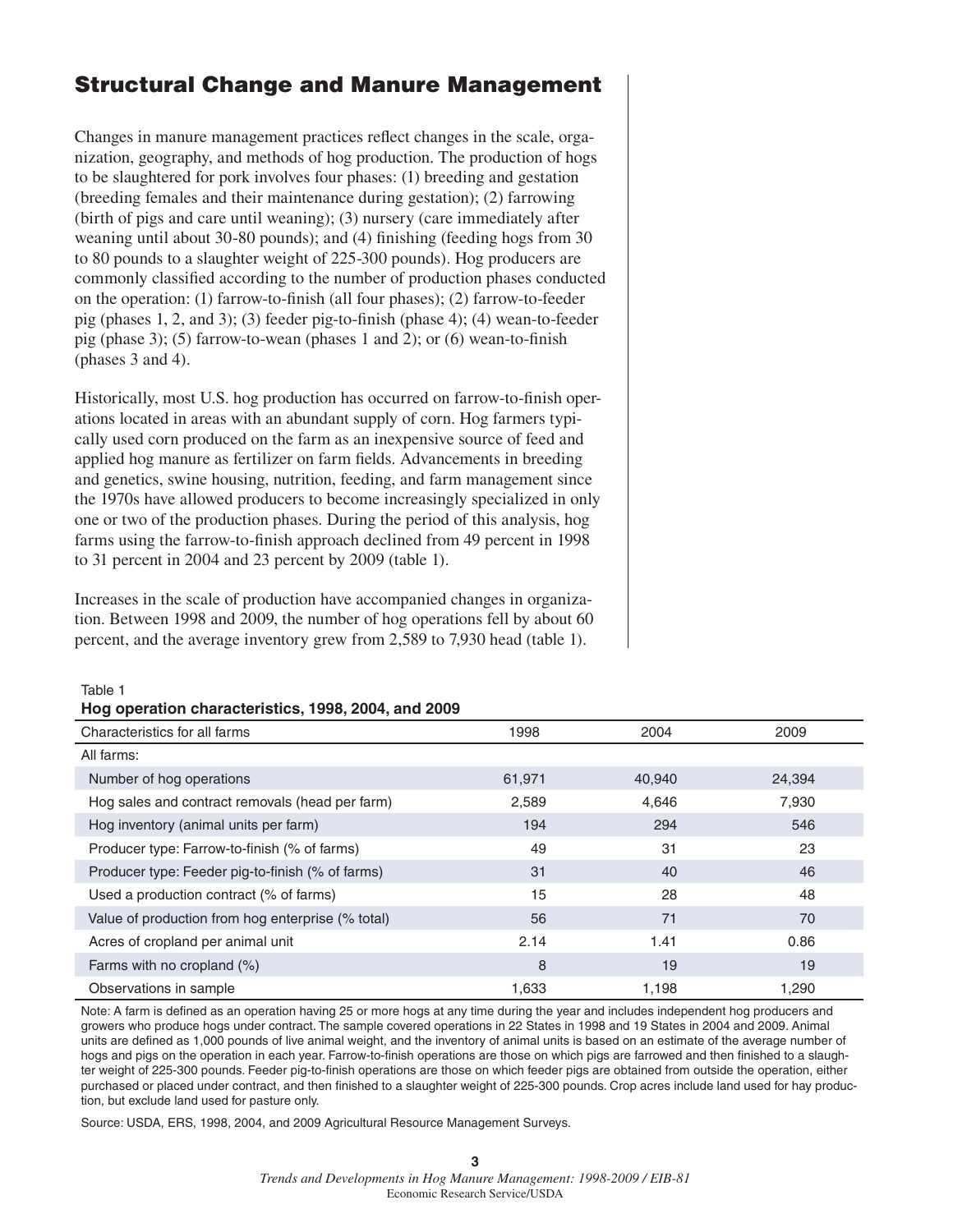Over this period, the number of hog operations producing fewer than 300 animal units declined rapidly, resulting in a shift in production to larger operations (figs.  $1$  and  $2$ ).





Note: Animal units (AU) are defined as 1,000 pounds of live animal weight, and the inventory of animal units is based on an estimate of the average number of hogs and pigs on the operation in each year.

Source: USDA, ERS, 1998, 2004, and 2009 Agricultural Resource Management Surveys.



#### **Large operations produced an increasing share of output between 1998 and 2009**



Note: Animal units (AU) are defined as 1,000 pounds of live animal weight, and the inventory of animal units is based on an estimate of the average number of hogs and pigs on the operation in each year.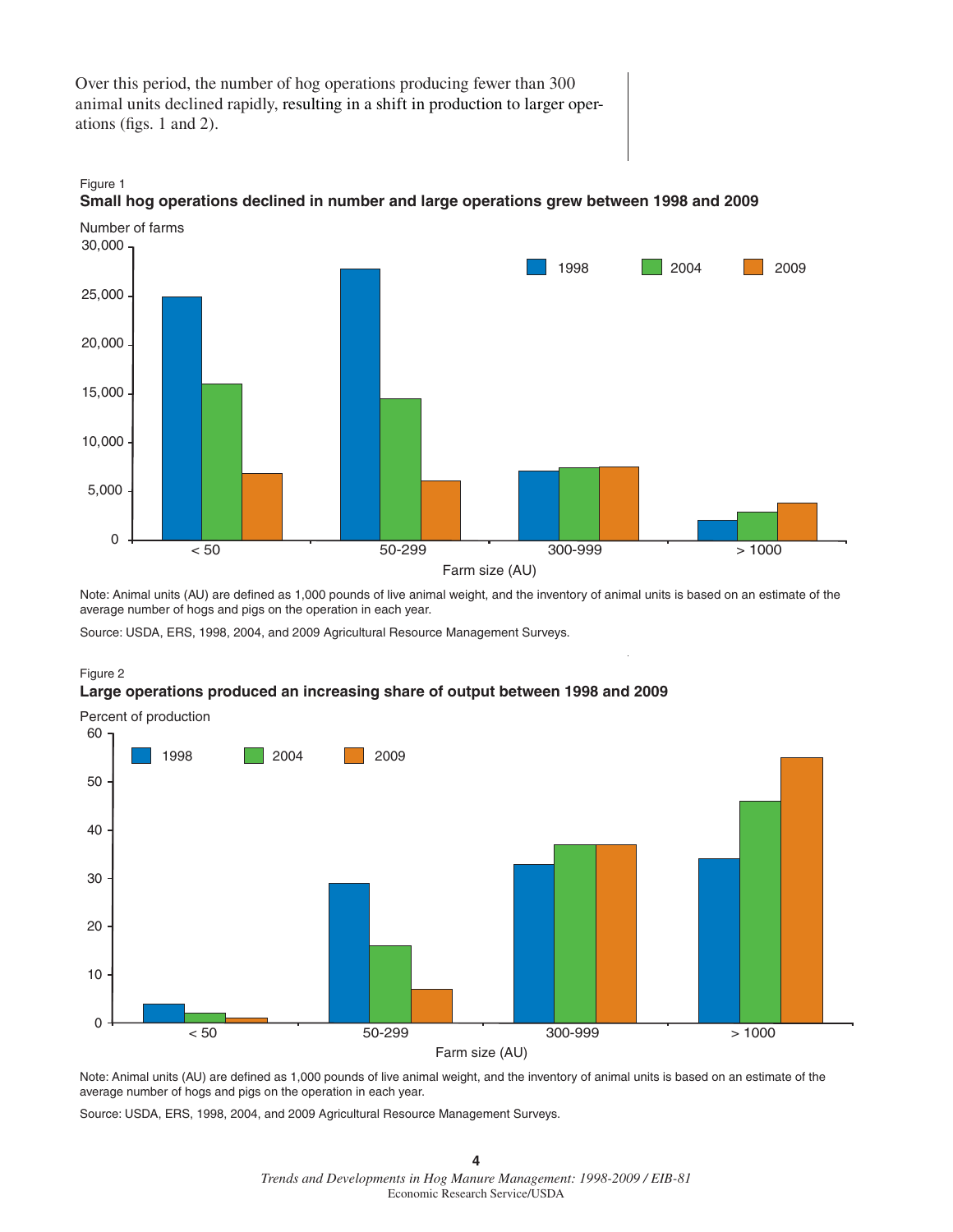The introduction of contract production arrangements has also played a significant role in the evolution of U.S. hog production. In contract production, a pig owner (the contractor) engages a producer (the grower) to take custody of the pigs and care for them in the producer's facilities in exchange for a predetermined formula for compensation. Contractors typically furnish inputs to growers, provide technical assistance, and collect the livestock to pass on for final processing or marketing. Packers or processors obtain hogs through marketing arrangements with the contractors (integrators) or directly from growers. Contract arrangements allow individual producers to specialize in one phase of production and increase their scale of operations.

Over the 11 years analyzed, the share of farms using a production contract more than tripled, and now almost half of all hog farms use contracts. An even larger share of output is now produced under contract, as the 48 percent of farms using production contracts in 2009 accounted for 71 percent of hog production. One issue with production contract arrangements is liability for managing the hog manure. Most contracts require growers to comply with all State, Federal, and local regulations in operating their facilities, and failure to comply can result in contract termination (Ogishi et al., 2003). Since contract growers are heavily invested in facilities, they are highly motivated to avoid liability.

Another structural change with implications for manure management is the increasing specialization by operators in the hog enterprise. Among hog farms, the contribution of hogs to the farm's total value of production increased from 56 to 70 percent over the study period, with all of the change occurring between 1998 and 2004 (table 1). Sources of hog feed also indicate increasing specialization in hog production – the share of feed consumed by hogs and produced on the same farm fell from about 50 percent in 1992 to below 20 percent by 2004 (Key and McBride, 2007). The increasingly specialized operations, with greater shares of production value from hogs and more hog feed from off-farm sources, often produce hogs under contract. In a contract arrangement, contractors deliver feed from off-farm sources to their growers. This allows individual growers to use their time and financial resources to increase the scale of their hog enterprise rather than to cultivate crop acreage for feed production. As a result, cropland per animal unit on hog operations has steadily declined from 2.14 acres in 1998 to 1.41 acres in 2004, and to 0.86 acres in 2009 (table 1). The share of operations with no cropland increased from 8 to 19 percent over this period.<sup>1</sup> This increase has created concerns about how to manage the large quantities of manure generated on hog operations with less available cropland per animal unit.<sup>2</sup>

Geographical shifts in hog production have accompanied structural and organizational changes in the industry. Historically, hog production was concentrated in the Heartland, particularly in Iowa and Illinois, where an abundant corn supply provided a cheap source of hog feed and sufficient acreage on which to spread hog manure. During the 1980s and 1990s, hog production grew dramatically in the Southeast, especially in North Carolina, driven mainly by the growth of large contract operations. Growth in the Southeast has posed the challenge of managing an increasing volume of hog manure in areas with a denser population and much less crop acreage for manure application than in the Heartland. In 2009, hog operations had about a quarter-acre of cropland per animal unit in the Southern regions compared with about

<sup>1</sup>Cropland includes land used for hay production, but excludes land used for pasture only.

2As farms have grown in size, some have divided into multiple operations, each specializing in hog or crop production. These hog operations selected in the ARMS would have reported little if any crop acreage because the crop acreage was part of the other operation. Partnerships between family members may organize farms by specializing operations in this manner. This arrangement lowers the estimated crop acreage per farm and increases the percent of hog operations with no crops. The extent of this influence is unknown, but it should not affect the interyear comparison of hog farms.

**<sup>5</sup>**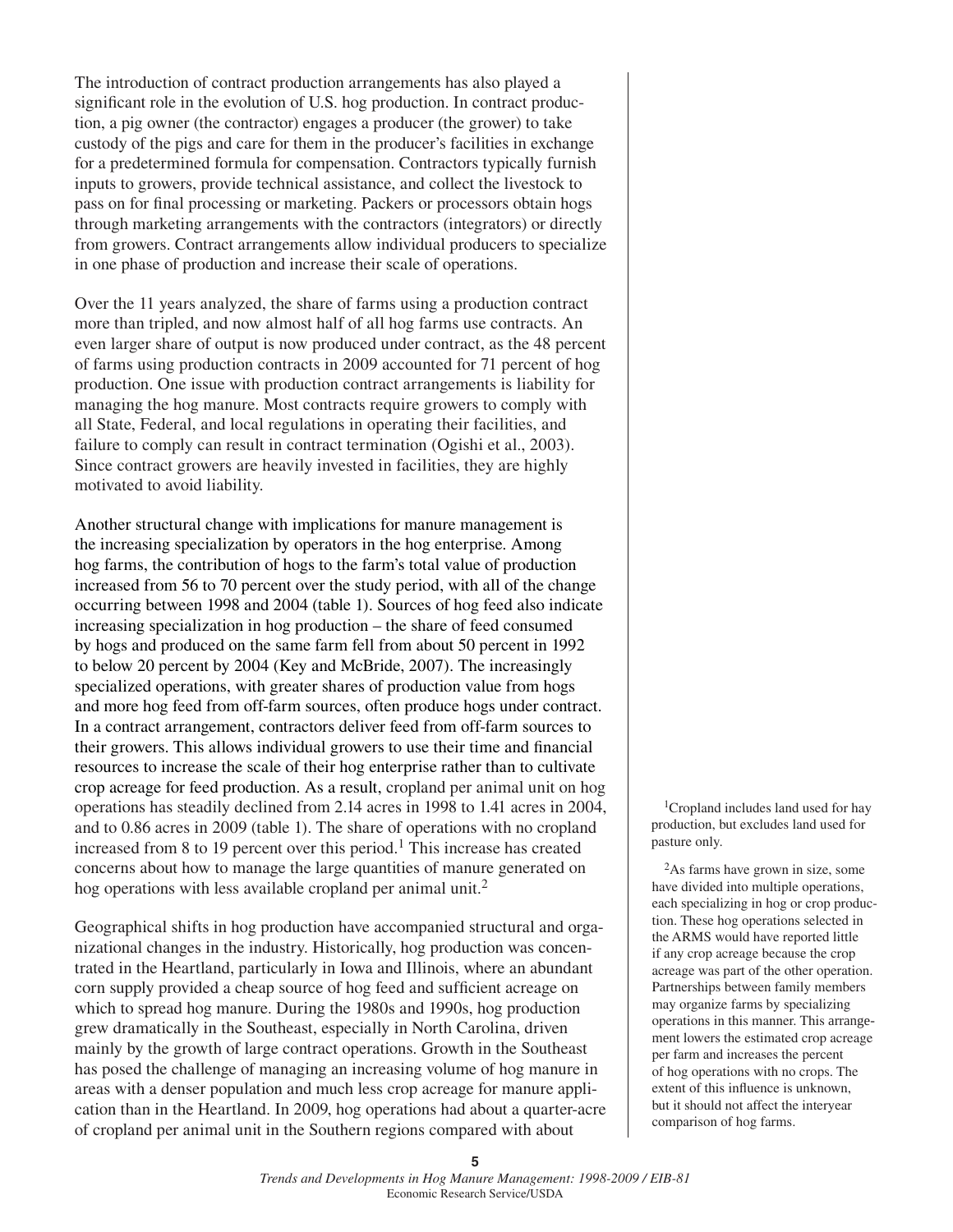#### Figure 3 **Lagoon use high and cropland availability low in Southern Regions, 2009**



Note: Regions are ERS designations. Southern Regions include Southern Seaboard and Mississippi Portal; Heartland includes Heartland; Western Regions include Northern Great Plains and Prairie Gateway; Other Regions include Northern Crescent, Eastern Uplands, Fruitful Rim, and Basin and Range.

Map of regions can be found at: http://www.ers.usda.gov/Data/FarmandRelatedEmployment/DataFiles.htm.

Source: USDA, ERS, 1998, 2004, and 2009 Agricultural Resource Management Surveys.

1 acre per animal unit in other regions (fig. 3). Most hog producers in the Southeast treat and store manure in lagoon systems and apply manure to farm acreage with an irrigation system. In 2009, 90 percent of hogs produced in the South were on operations with a lagoon system compared with only 20 to 30 percent of hogs in other regions (fig. 3). The lagoon-sprinkler manure system increases nitrogen volatilization and allows producers to apply hog manure on less acreage than other manure management systems.

Between 1998 and 2009, the regional distribution shifted again: hog production increased in the Heartland and declined slightly in the South (fig. 4). Production increased in Western States like Colorado and Utah, where low population density provides flexibility in managing animal manure. Production in the Heartland region now accounts for about two-thirds of U.S. hog output. Lack of growth in the South could be attributed partly to a 1997 moratorium on the construction of new and expanded hog operations in North Carolina (North Carolina General Assembly, 1997). The moratorium was enacted in response to environmental concerns about managing hog manure from increasingly larger operations.

Structural changes have coincided with substantial efficiency gains for hog farms, particularly on specialized hog-finishing operations. Most of these productivity gains were attributable to increases in the scale of production and technological innovation (Key, McBride, and Mosheim, 2008). Efficiency gains included higher feed productivity (output per unit of feed), which can reduce the amount of manure produced by hog operations and thus the amount of manure nutrients that must be disposed of.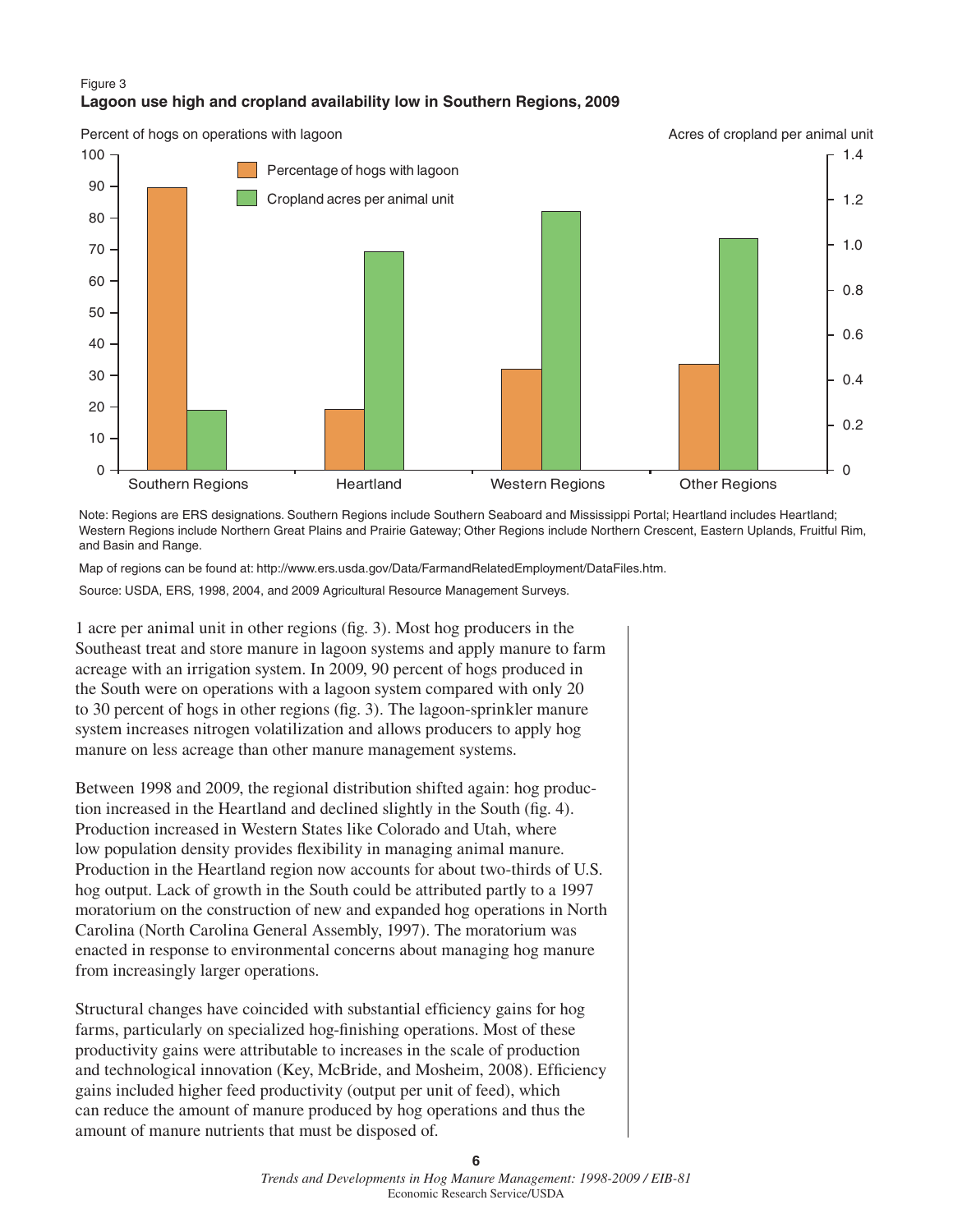#### Figure 4 **Hog production has increased in Heartland region**



Note: Regions are ERS designations. Southern Regions include Southern Seaboard and Mississippi Portal; Heartland includes Heartland; Western Regions include Northern Great Plains and Prairie Gateway; Other Regions include Northern Crescent, Eastern Uplands, Fruitful Rim, and Basin and Range.

Map of regions can be found at: http://www.ers.usda.gov/Data/FarmandRelatedEmployment/DataFiles.htm/.

Animal units (AU) are defined as 1,000 pounds of live animal weight, and the inventory of animal units is based on an estimate of the average number of hogs and pigs on the operation in each year.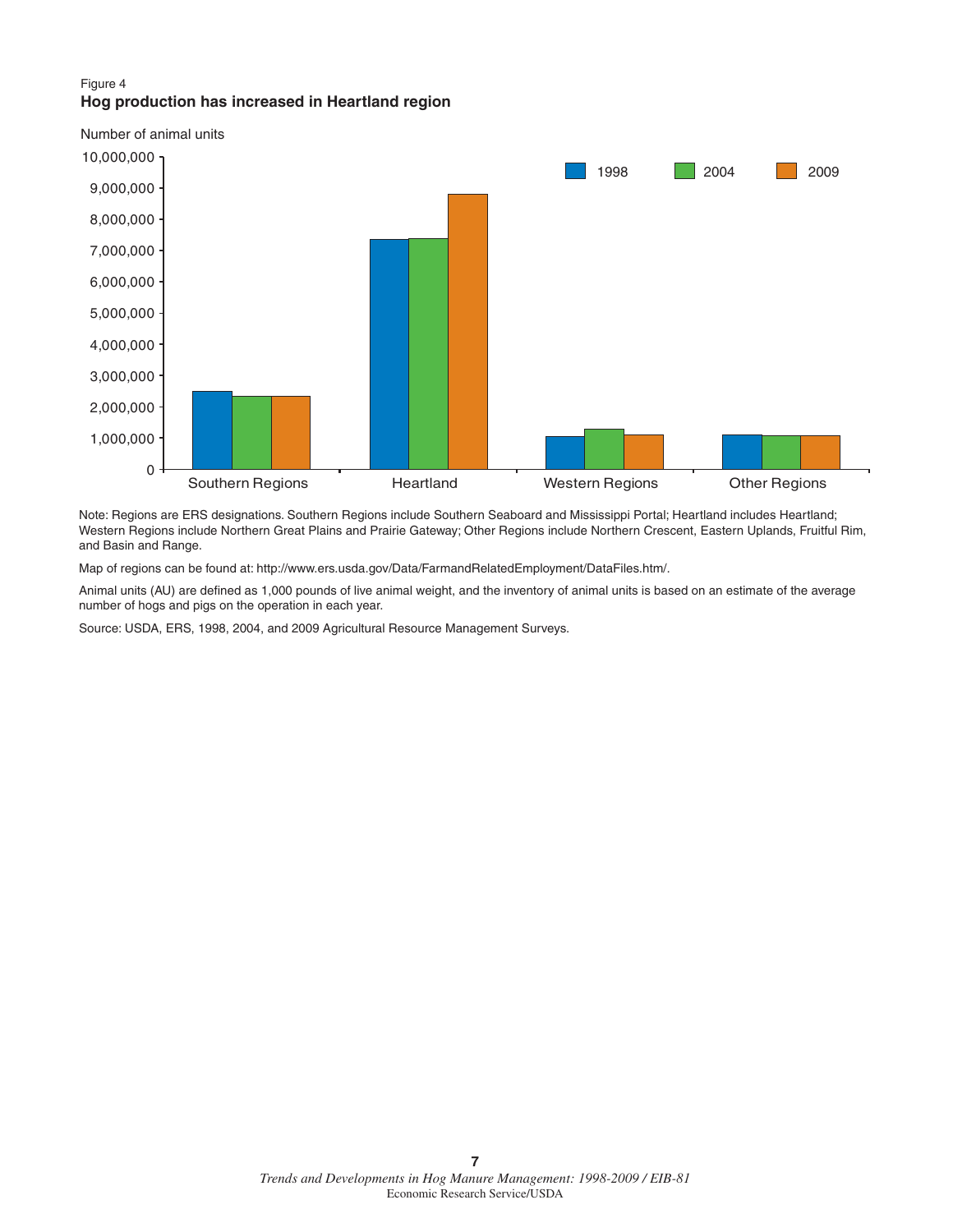# **Environmental Policy Background**

Changes in environmental policies have also influenced manure management decisions. Many hog producers value the preservation of environmental quality and have found that profitable business practices are consistent with improved manure management practices. Nonetheless, concerns about water quality and air quality (primarily odor) have spurred local, State, and Federal action to mitigate environmental impacts of animal manure. The U.S. Environmental Protection Agency (U.S. EPA) revised Clean Water Act regulations in 2003 for controlling runoff of manure nutrients from the largest animal feeding operations (AFOs). These regulations were finalized in 2008. Clean Water Act regulations now require animal feeding operations designated as Concentrated Animal Feeding Operations (CAFOs) and discharging or proposing to discharge manure effluent to seek National Pollutant Discharge Elimination System (NPDES) permit coverage. Discharge from the production area and any land application areas under the control of the CAFO are included in the permit. CAFOs with permits must have a nutrient management plan that identifies site-specific practices to ensure agronomic use of nutrients.

Under the new regulations, CAFOs that are not required to have an NPDES permit, but that wish to claim the agricultural stormwater exemption for runoff from fields receiving manure, must implement a nutrient management plan to minimize polluted runoff. If a waterway becomes polluted with animal waste from field runoff and a CAFO does not follow a nutrient management plan, the CAFO will be violating the Clean Water Act.

Enforcement of these updated Federal CAFO rules is largely devolved to individual States, which have adopted the new rules at various rates. In April 2010, the EPA reported that most States are expected to complete revisions to comply with the updated Federal rules by the end of 2010.

Atmospheric emissions of pollutants are regulated by the Clean Air Act (CAA). The CAA authorizes regulatory programs primarily for protecting human health. EPA recently initiated development of regulations for reducing fine particulates in the atmosphere (referred to as  $PM<sub>2</sub>$ , for particles less than 2.5 microns in size). The Clean Air Act requires State, local, and tribal governments to identify areas not meeting national air quality standards for fine particles (one of the six criteria pollutants regulated under the act) (U.S. EPA, 2004). States with designated nonattainment areas were required to submit plans outlining how they would meet the standards by 2010. This regulation could affect animal operations because ammonia emitted from barns and manure storage facilities is a major precursor of fine particulates. Controlling ammonia from animal operations would be a likely priority in nonattainment areas with high concentrations of animals (U.S. EPA, 2000a). To gather data and develop generalized protocols, a 2006 EPA consent agreement encouraged livestock producers to volunteer for emissions monitoring in exchange for clemency for past air pollution violations (U.S. EPA, 2006). The National Air Emissions Monitoring Study (NAEMS) was concluded in 2010, and in early 2011 the EPA stated that the data were available for release (U.S. EPA, 2011).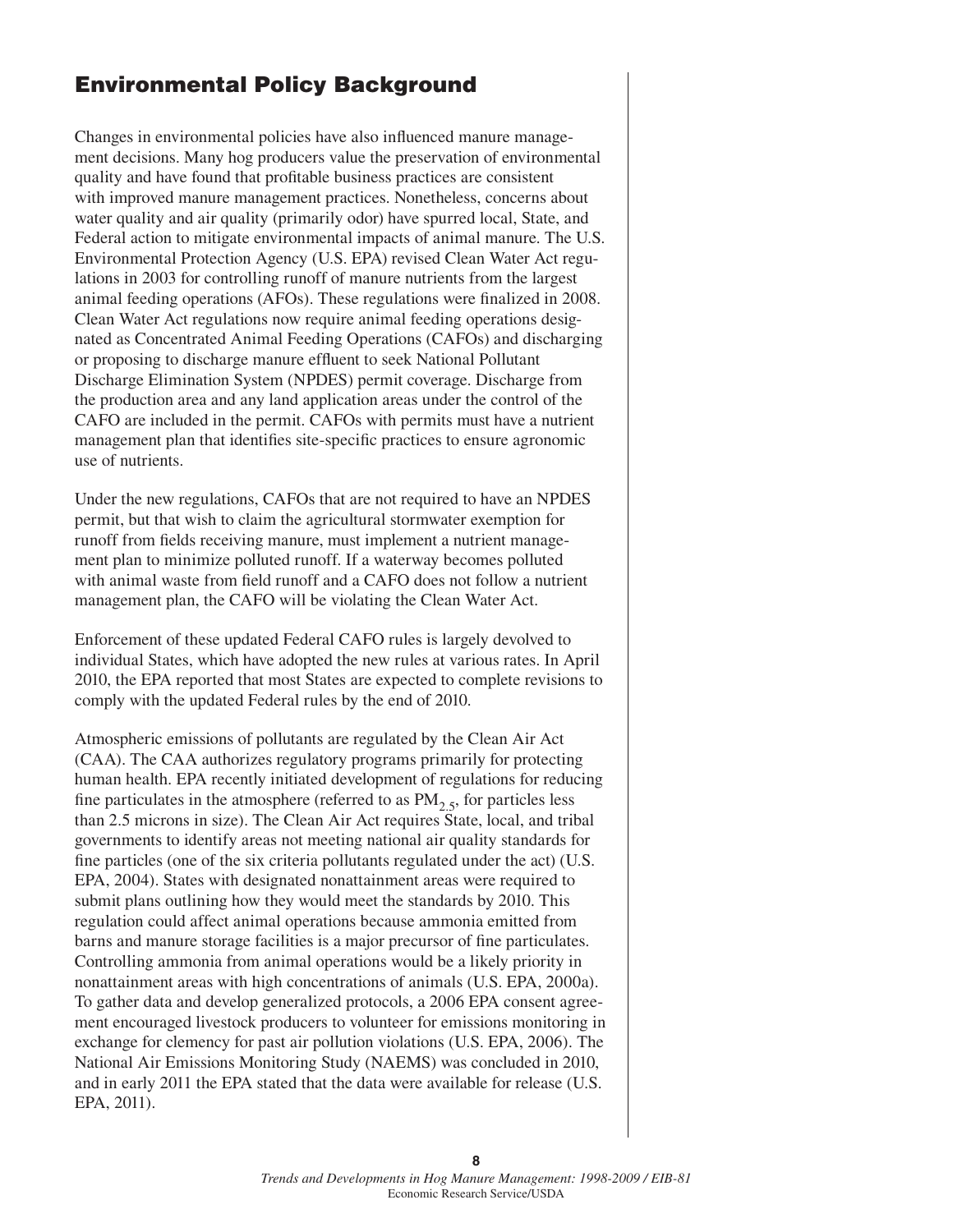Since 2010, a new Greenhouse Gas Reporting Rule has required owners and operators of facilities that contain manure management systems emitting at least 25,000 metric tons of greenhouse gases per year (expressed as carbon dioxide equivalents) to report emissions from all sources at the facility for which emission calculation methods are defined. EPA estimates that this rule will cover from about 85 to 95 of the Nation's largest livestock facilities (U.S. EPA,  $2009b$ ).<sup>3</sup>

Other legislation covering air pollution includes the Comprehensive Environmental Response Compensation and Liability Act (CERCLA) and the Emergency Planning and Community Right-to-Know Act (EPCRA). Both laws use information disclosure to increase the information available to governments and citizens about the sources and magnitude of chemical releases to the environment. CERCLA requires that facilities report to EPA when releasing more than a "reportable quantity" (e.g., 100 pounds in a 24-hour period) of a hazardous substance. EPCRA requires that a facility report to State and local authorities any releases reported under CERCLA. EPA is authorized to require long-term remedial action that significantly reduces threats to public health. Though CERCLA was originally focused on hazardous wastes from industrial plants, the increased size and consolidation of animal feeding operations may make their ammonia and hydrogen sulfide emissions subject to the notification provisions of the act. EPA has enforced the CERCLA and EPCRA reporting requirements of animal feeding operation releases of hazardous pollutants in two cases (Copeland, 2008).

However, due to controversy over the use of these laws for agricultural emissions (Copeland, 2008), the EPA issued a reporting exemption for air releases of hazardous substances from animal waste at farms in 2009 (U.S. EPA, 2009a). The rule exempts all farms that release hazardous substances from animal waste to the air from reporting under CERCLA. Farms that do not meet the size definition of a CAFO (as defined by the Clean Water Act) are also exempt from reporting under EPCRA. However, farms that do meet the size definition of a CAFO are still required to submit the appropriate reports to State and local officials under EPCRA if they release hazardous substances to the air that meet or exceed their Reporting Quantity.

Odor arising from livestock operations has become a source of controversy in many agricultural communities, prompting numerous States to adopt some form of odor regulation (Redwine and Lacey, 2000; Sneeringer, 2010). These State policies may contain objective odor standards or require management methods such as separation distances, explicit odor plans, or "good neighbor practices." Several States include odor stipulations in their general permits for livestock operations (U.S. EPA, 2002b). To the extent that odor is correlated with levels of certain air emissions (particularly hydrogen sulfide and ammonia), State policies to limit such emissions may also help to control odor.

Most States have implemented regulations for controlling at least some of the environmental impacts of AFOs, including permits, licenses, and zoning requirements. To prevent large amounts of waste from being carried into coastal estuaries during major rain events such as hurricanes, North Carolina entered into a legal agreement with the State's largest swine producers to develop innovative waste management strategies that would replace

<sup>3</sup>The EPA report does not specify which types of livestock facilities will be covered.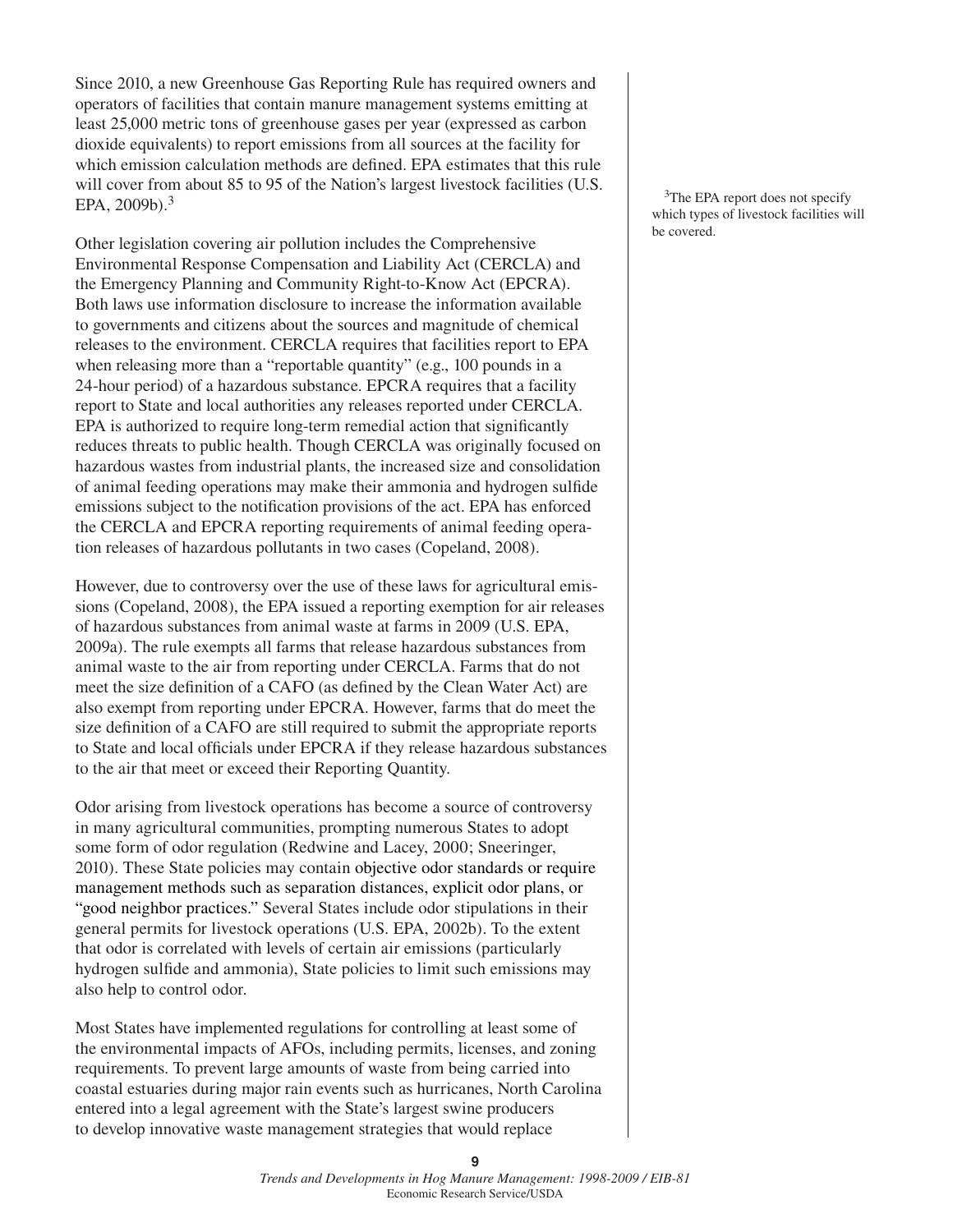uncovered lagoon and sprayfield systems for storing and treating waste from large hog operations (Williams, 2004; Bales et al, 2000). In 1997, the State issued a moratorium on the construction of new or expanded facilities in order to study and put in place a regulatory system to ensure that waste structures were sound, that waste application methods were adequate, and that viable waste utilization plans were in place. Iowa, Pennsylvania, Arkansas, and Kentucky are among States that have introduced rules for curbing water pollution, ammonia, and odor from AFOs (Patton and Seidl, 1999; U.S. EPA, 2002a,b).

Agricultural-residential conflicts at the rural-urban interface seem to be increasing as residential development expands further out into rural areas, while market conditions push farmers to intensify their production (Bergstrom and Centner, 1989; Centner, 2002; Duke and Malcolm, 2003; Jacobson et al., 2006). Conflicts that arise over environmental concerns are most prevalent for animal operations (Duke and Malcolm, 2003; Centner, 2002). Agricultural-residential proximity can result in citizen complaints to local authorities and actual and threatened lawsuits over perceived threats to health and environmental quality, even when no laws have been broken. Such actions may force farmers to modify their production practices. Adoption of "acceptable" nutrient management plans and practices is a way that farmers can demonstrate due care and possibly protect themselves from conflict over environmental quality (Centner, 2002).

To help defray the costs of meeting the regulations, producers can apply for financial assistance from the USDA's Environmental Quality Incentives Program (EQIP).<sup>4</sup> A farmer or entity may receive up to \$300,000 for all EQIP contracts entered during a 6-year period to help develop and implement a nutrient management plan, construct appropriate animal and manure handling and storage facilities, or transfer and apply manure to land in an approved manner (Ribaudo, Cattaneo, and Agapoff, 2004).

Some major hog producers, such as Smithfield Foods, are taking the necessary steps for meeting voluntary environmental performance standards established by the International Organization for Standardization. ISO 14001 is the Environmental Management System (EMS) standard that measures how well companies manage those parts of their operation that affect the environment (Wall et al., 2001). The EMS includes such elements of hog production as sanitation, waste treatment systems, and nutrient management. The EMS is certified by a qualified third party.

4For more information about EQIP see the USDA Natural Resource Conservation Service website: http:// www.nrcs.usda.gov/programs/eqip/.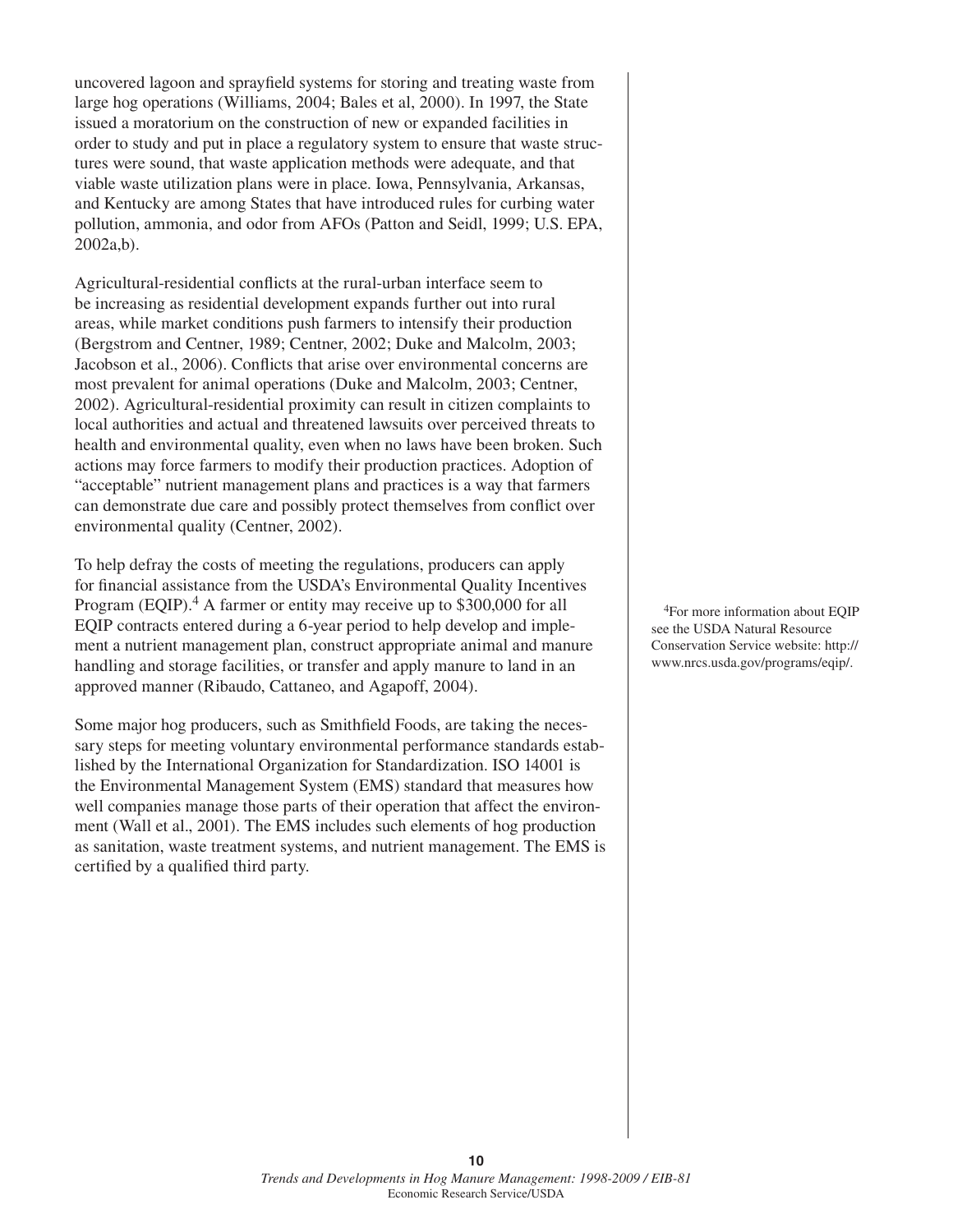# **Manure Management on U.S. Hog Farms**

One consequence of structural change in U.S. hog production has been the manure management challenge posed by concentrating more animals on a limited land base. Hog manure is primarily handled in two types of storage structures, lagoons and pits or tanks (see box, "Manure Storage and Handling Strategies"). Lagoons are large earthen containment structures into which manure and wastewater are flushed and maintained in liquid form until removed. Manure pits are often located under hog production facilities where, in the typical system, manure drops into pits through slatted floors and is stored in a slurry form until removed. These storage structures hold the manure until it can be land-applied on the same farm or nearby farms to meet crop nutrient needs. Technologies for land application include liquid/ slurry manure spreaders that may or may not incorporate manure into the soil at application and irrigation systems that spread the liquid lagoon solution on nearby fields.

The different systems for manure management have very different impacts on the nutrient content of the manure, primarily nitrogen, and thus on the amount of land needed to spread manure (McBride and Key, 2003). For example, handling manure in pit or tank storage and using slurry spreaders to inject the manure into the soil manages the manure for its potential fertilizer value. This system is designed to retain manure nitrogen for crop use, and thus it requires more land on which to apply the manure if the operation is following a nitrogen-based nutrient management plan. In contrast, handling manure from lagoon storage and distributing it with irrigation increases the release of nitrogen into the atmosphere, reducing the manure's nutrient content and requiring less land for application.

## **Manure Storage and Handling**

Lagoon use has a strong positive association with the scale of production (fig. 5). For example, in 2009, 41 percent of operations with at least  $1,000$ head used a lagoon, compared with only 22 percent of small-scale operations and 27 percent of medium-scale operations. Despite the trend toward larger operations, there was a shift between 1998 and 2009 toward the use of pit/ tank systems. By 2009, 62 percent of hogs were raised on farms using pit/ tanks (up from 37 percent in 1998); in 2009, 34 percent were raised on farms using a lagoon system (down from 55 percent in 1998).<sup>5</sup> This shift can be partly attributed to regional shifts in hog production. In the Southern region, more hogs are produced on operations that use lagoon systems, while in other regions more hogs are produced on operations using pit/tanks (fig. 3). Hence, the largely stagnant hog production in the South, combined with an increase of production in the Heartland between 1998 and 2009 (fig. 4), partly explains the increasing national use of pit/tanks. The shift to pit systems may also have been encouraged by rising prices of chemical fertilizers, which increased incentives for new hog facilities to adopt designs that conserve manure nutrients for use on nearby crop or hay land.

The manure storage facility generally determines how manure effluent is transported and applied to crops. Pit/tank systems commonly use a slurry or liquid spreader, while irrigation technology (solid-set sprinklers, traveling

 $5$ In tables 2–7, "all farms, weighted by animal units" gives the mean values computed using a weight defined as the sample weight times the animal units on the operation. This weighted mean describes the manure system used on the average animal unit rather than the average farm.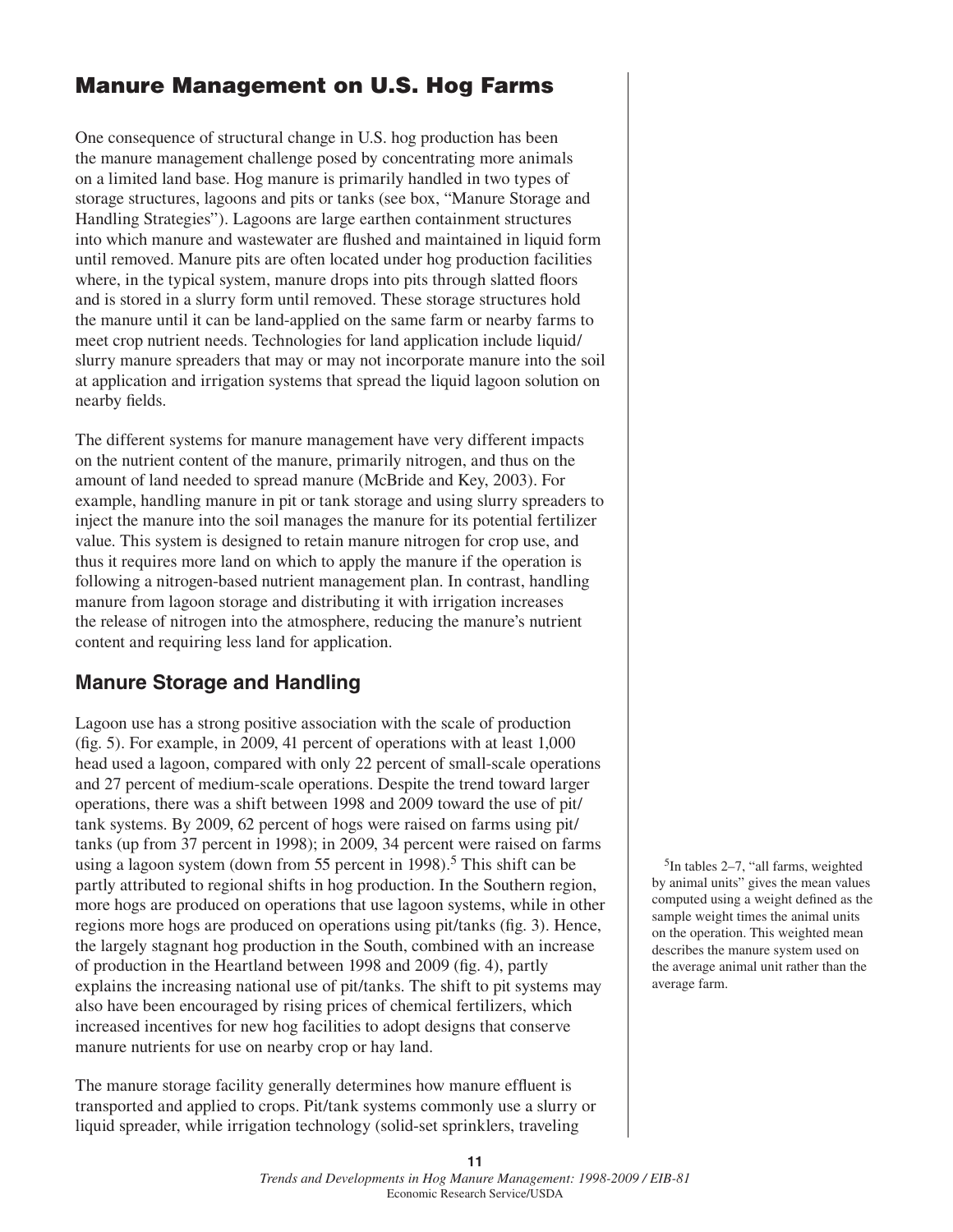#### **Manure Storage and Handling Strategies**

**Comprehensive nutrient management plan (CNMP)** - Following a comprehensive nutrient management plan for applying manure and commercial fertilizer to land can reduce losses of nutrients to water resources through runoff or leaching (USDA, NRCS, 2005). Nutrient management matches applications to crop needs so that as few nutrients as possible are lost to the environment. A CNMP is a group of conservation practices and management activities that ensure that both production and natural resource protection goals are achieved. Specific elements of a CNMP include background and site information; plans for manure and wastewater handling and storage, farm safety and security, land treatment practice, and prevention of soil erosion; nitrogen and phosphorus risk assessment; plans for nutrient management in accord with criteria in the Nutrient Management Conservation Practice (code 590); and recordkeeping. Important objectives in comprehensive nutrient management planning include soil and manure testing for nutrient content, balancing farm-available nutrient resources with farm crop needs, and monitoring the operation's total nutrient balance to account for nutrients generated, field-applied, removed in products, or transferred offsite. Plans can also account for atmospheric losses of nitrogen, as well as for atmospheric deposition of nitrogen on cropland.

**Manure incorporation and injection** - Rapidly incorporating manure into the soil, either by plowing or disking solids after spreading or injecting liquids and slurries directly into the soil, reduces odor and gaseous emissions (Abt, 2000; Arogo et al., 2002). It also reduces the risk of nutrients being transferred to adjacent water bodies.

**Slurry pits** - Slurry systems store undiluted, untreated manure in watertight tanks or pits until it can be land-applied. Storage can be either under the house or outdoors. The stored slurry is surface-applied to fields by sprayer trucks or wagons, incorporated into the soil with chisel plows behind nurse tanks, or directly injected into the soil with drag hoses (U.S. EPA, 2004a).

**Lagoons** - Lagoon systems use holding ponds to treat diluted manure for an extended period of time. Lagoons stabilize organic matter, reduce the nutrient mass that must be land-applied, and vent a large quantity of the manure nitrogen as ammonia. Some of the diluted lagoon liquid is used to flush the production houses. The "digested" lagoon liquid is eventually sprayed on cropland. Lagoons are used primarily in warmer climates where the anaerobic processes can take place year-round (U.S. EPA, 2004a).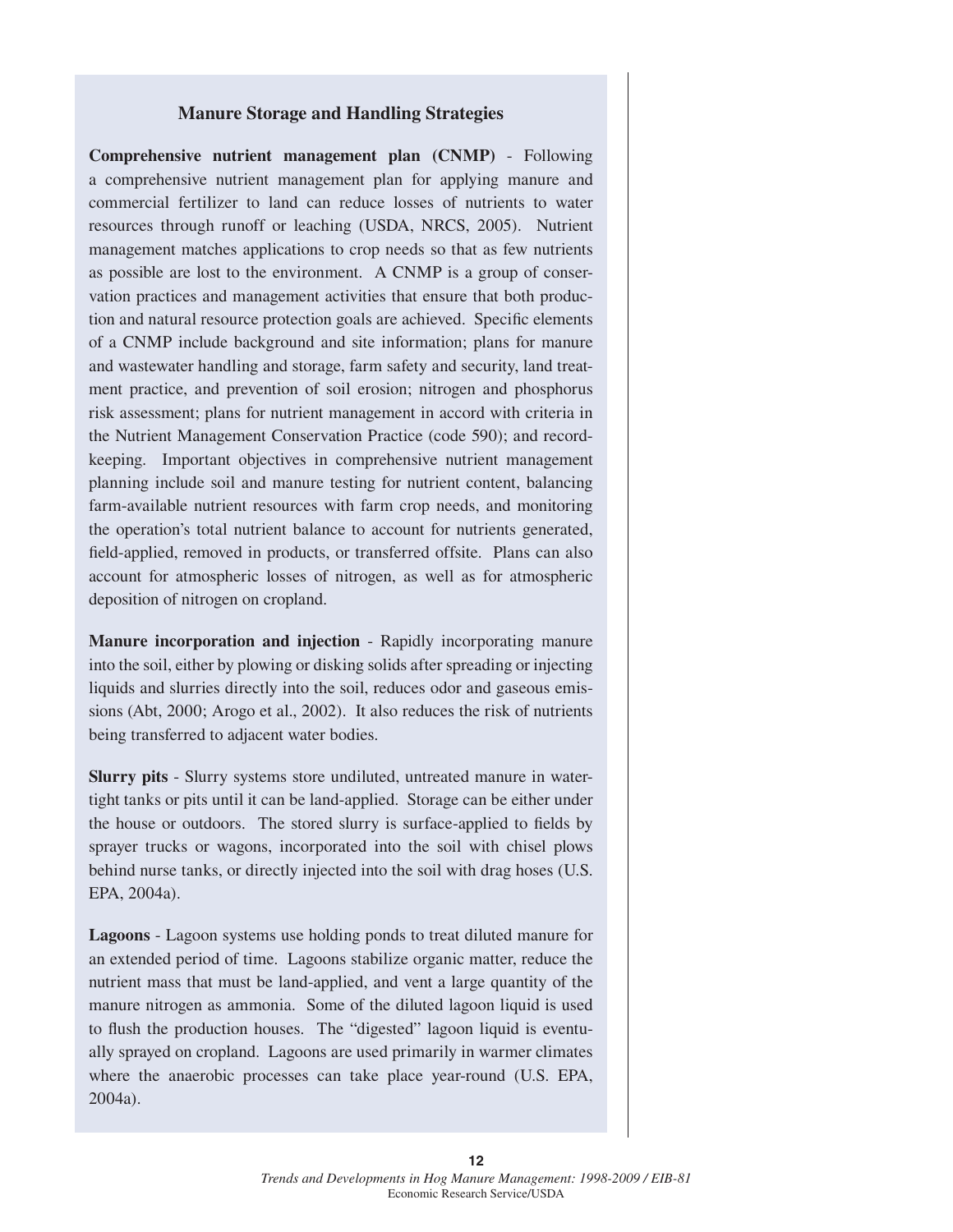#### Figure 5

#### **Changes in the share of operations having lagoon and pit manure systems, 1998 to 2009**



Note: Animal units (AU) are defined as 1,000 pounds of live animal weight, and the inventory of animal units is based on an estimate of the average number of hogs and pigs on the operation in each year.

Source: USDA, ERS, 1998, 2004, and 2009 Agricultural Resource Management Surveys.

guns, and linear or circular traveling booms) is used to move and apply lagoon liquid. The method of applying manure can have important implications for air quality, affecting the level of odorous gases (ammonia and hydrogen sulfide), particulate matter (including byproducts of ammonia), and greenhouse gases (methane and nitrous oxide) (Aillery et al., 2005).

Both solid and liquid manure can be incorporated into the soil, which reduces odor and nutrient volatilization (escape into the atmosphere) relative to spreading, keeping more nutrients available for plant uptake. Incorporation also reduces the risk of nutrient runoff. Sprinkler application increases nitrogen volatilization, which reduces the nitrogen available for plant use. Lagoon/sprinkler systems allow producers to dispose of manure from a given operation on fewer acres when a nitrogen criterion is used to determine application levels.

The type of manure-spreading technologies used is often related to the scale of production. Among large farms that applied manure to crops, irrigation was the most common form of manure application, followed by injection of liquid manure (table 2). In contrast, smaller operations were more likely to spread solid manure, or to spread liquid manure without injection. Between 1998 and 2009, the share of appliers who spread solid manure declined overall, from 64 percent of operations in 1998 to only 34 percent in 2009. Most of this change occurred because (1) the number of small farms, which are more likely to handle solid manure, declined and (2) small and medium farms handled manure in solid form less often.

Growers altered their spreading technologies between 1998 and 2009 toward methods that produce less odor, nutrient volatilization, and runoff. The share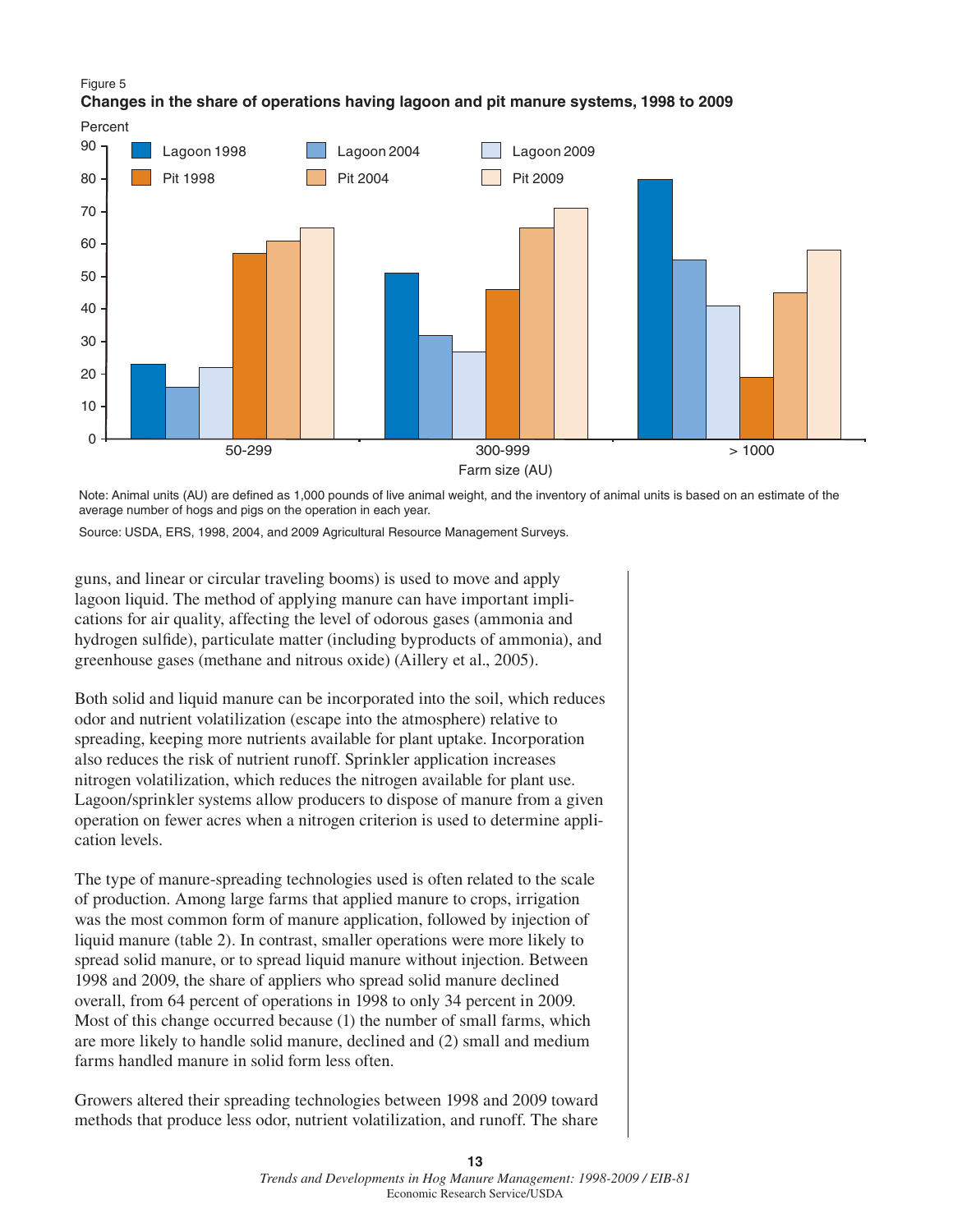| Table 2                                                                                     |      |        |         |
|---------------------------------------------------------------------------------------------|------|--------|---------|
| Hog manure application technologies used on farms applying manure<br>Application technology | 1998 | 2004   | 2009    |
| All farms that apply manure:                                                                |      |        |         |
| Solid spreader                                                                              | 64   | $45**$ | $34**$  |
| Liquid spreader (no injection)                                                              | 27   | $18**$ | $19**$  |
| Liquid spreader (injection)                                                                 | 20   | 21     | 25      |
| Irrigation                                                                                  | 12   | 13     | $19*$   |
| All farms that apply manure, weighted by animal units:                                      |      |        |         |
| Solid spreader                                                                              | 36   | $19**$ | $14**$  |
| Liquid spreader (no injection)                                                              | 25   | $17*$  | $12***$ |
| Liquid spreader (injection)                                                                 | 30   | 34     | 34      |
| Irrigation                                                                                  | 34   | 36     | 35      |
| Farm size category (farms that apply manure):                                               |      |        |         |
| Small (50 - 299 animal units)                                                               |      |        |         |
| Solid spreader                                                                              | 66   | $40**$ | $38**$  |
| Liquid spreader (no injection)                                                              | 40   | $28**$ | 38      |
| Liquid spreader (injection)                                                                 | 28   | 31     | 23      |
| Irrigation                                                                                  | 9    | 10     | $16***$ |
| Medium (300 - 999 animal units):                                                            |      |        |         |
| Solid spreader                                                                              | 32   | 23     | $15**$  |
| Liquid spreader (no injection)                                                              | 28   | 19     | $14*$   |
| iquid spreader (injection)                                                                  | 42   | 37     | 42      |
| Irrigation                                                                                  | 32   | 28     | 21      |
| Large (> 1,000 animal units):                                                               |      |        |         |
| Solid spreader                                                                              | 10   | 10     | 10      |
| Liquid spreader (no injection)                                                              | 7    | 12     | 8       |
| Liquid spreader (injection)                                                                 | 20   | 30     | 30      |
| Irrigation                                                                                  | 58   | 57     | 43      |

Note: Asterisks indicate level of significance for the test of the null hypothesis that mean equals 1998 mean: \*\* =5%, \* = 10%. Some operations may have used more than one technology or none of the technologies. Therefore, the columns may add up to more than or less than 100 percent.

Source: USDA, ERS, 1998, 2004, and 2009 Agricultural Resource Management Surveys.

of animal units on operations where liquid manure was applied without soil injection declined from 25 to 12 percent. The share of large operations applying liquid manure with injection technologies increased 10 percentage points and the share of large operations applying manure with irrigation declined 15 percentage points (although neither of these are statistically significant).

## **Manure Application and Disposal**

On average, larger hog operations harvested more cropland, applied manure to more acres on-farm, and applied manure to a larger share of their cropland (table 3). These relationships are reflected in the aggregate statistics, as the average farm size increased between 1998 and 2009. Over this period, the average amount of cropland on a hog farm increased from 448 to 578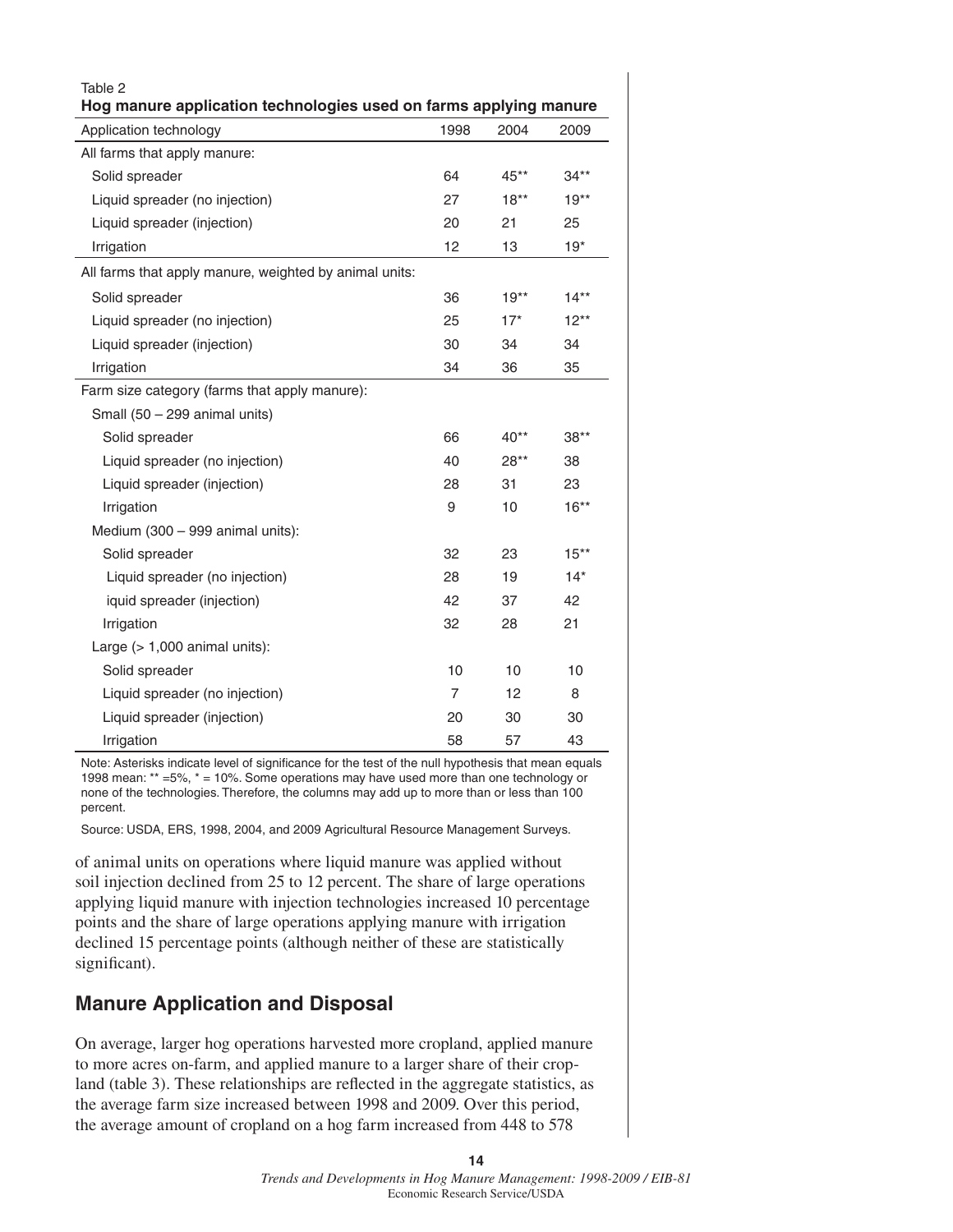| Table 3<br>Hog manure application technologies used on farms applying manure |      |         |         |  |
|------------------------------------------------------------------------------|------|---------|---------|--|
|                                                                              | 1998 | 2004    | 2009    |  |
| All farms that apply manure:                                                 |      |         |         |  |
| Acres with manure application                                                | 85   | 86      | $136**$ |  |
| Acres of cropland                                                            | 448  | 483     | 578**   |  |
| Percent of cropland with manure application                                  | 19.1 | 17.8    | $23.5*$ |  |
| Application intensity (AU/acre applied)                                      | 2.1  | $3.0**$ | $3.7**$ |  |
| All farms that apply manure, weighted by animal units:                       |      |         |         |  |
| Acres with manure application                                                | 147  | $218**$ | 278**   |  |
| Acres of cropland                                                            | 596  | 855**   | $919**$ |  |
| Percent of cropland with manure application                                  | 24.7 | 25.5    | 30.2    |  |
| Application intensity (AU/acre applied)                                      | 7.2  | 7.4     | 6.4     |  |
| Farm size category (farms that apply manure)                                 |      |         |         |  |
| Small (50 - 299 animal units):                                               |      |         |         |  |
| Acres with manure application                                                | 95   | 85      | 101     |  |
| Acres of cropland                                                            | 517  | 599     | 592     |  |
| Percent of cropland with manure application                                  | 18.4 | $14.2*$ | 17.1    |  |
| Application intensity (AU/acre applied)                                      | 1.3  | 1.6     | 1.5     |  |
| Medium (300 - 999 animal units):                                             |      |         |         |  |
| Acres with manure application                                                | 156  | 169     | 178     |  |
| Acres of cropland                                                            | 565  | 652     | 661     |  |
| Percent of cropland with manure application                                  | 27.6 | 26.0    | 27.0    |  |
| Application intensity (AU/acre applied)                                      | 2.9  | 3.0     | 3.2     |  |
| Large $(>1,000$ animal units):                                               |      |         |         |  |
| Acres with manure application                                                | 159  | 224     | 281**   |  |
| Acres of cropland                                                            | 643  | 1016*   | 909     |  |
| Percent of cropland with manure application                                  | 25.0 | 22.0    | 30.9    |  |
| Application intensity (AU/acre applied)                                      | 9.4  | 8.0     | $6.2**$ |  |

Note: Asterisks indicate level of significance for the test of the null hypothesis that mean equals 1998 mean: \*\* =5%, \* = 10%.

Source: USDA, ERS, 1998, 2004 and 2009 Agricultural Resource Management Surveys.

acres, and the number of manure-applied acres increased from 85 to 136. As a result, the share of cropland on hog farms on which manure was applied increased from 19.1 to 23.5 percent. This trend was mainly driven by the largest operations, where the share of cropland with manure application increased from 25 percent in 1998 to 30.9 percent in 2009.

Even though the share of on-farm cropland with manure application increased between 1998 and 2009, the average hog operation applied manure to less than a quarter of its cropland in 2009. This indicates that the potential exists to spread manure over more on-farm crop acreage. However, farmland is often separated by considerable distances from hog facilities, implying that operators could face substantially higher manure transportation and application costs if they were to apply manure on more acreage.

Figure 6 illustrates the strong positive association between scale of production and manure application intensity (animal units per manure-applied acre,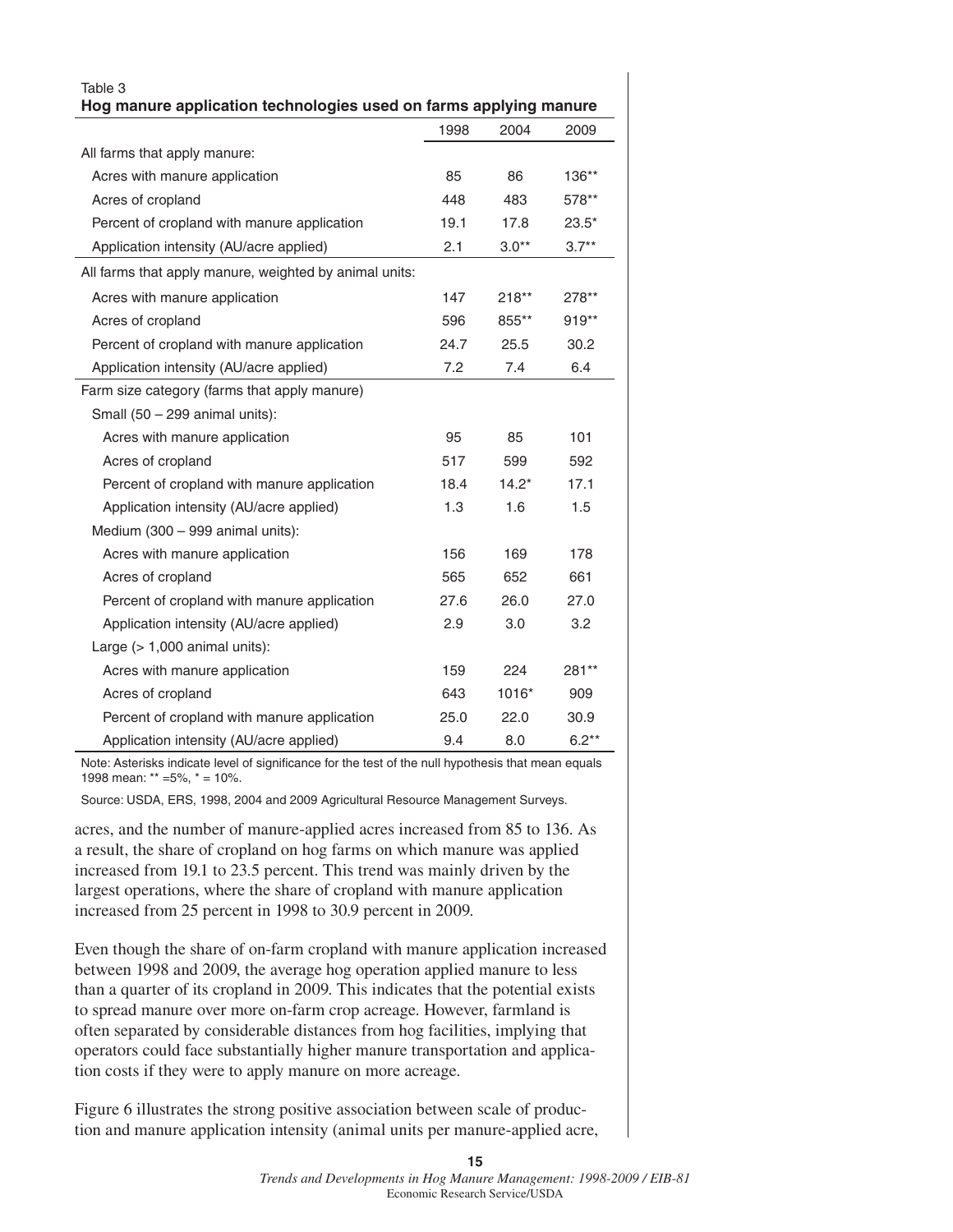#### Figure 6

#### **Manure application intensity increased with scale of production, but large-scale operations reduced intensity between 1998 and 2009**



Note: Animal units (AU) are defined as 1,000 pounds of live animal weight, and the inventory of animal units is based on an estimate of the average number of hogs and pigs on the operation in each year. The manure application intensity is the hog inventory (AU) adjusted for the removal of manure off the farm divided by the acres of land on the hog operation on which manure was applied. For farms that moved manure off the operation, the number of AU was reduced by the equivalent amount of manure removed. For example, if 50 percent of the manure was moved off a 1,000-AU operation, only 500 AU was used to compute the ratio.

Source: USDA, ERS, 1998, 2004, and 2009 Agricultural Resource Management Surveys.

adjusted for the share of manure removed from the operations).<sup>6</sup> The higher application rates for larger operations reflect the large amount of manure generated by larger hog operations compared with the cropland on these operations available for manure application. Between 1998 and 2009, the increase in total animal units produced outpaced the increase in crop acreage on which manure was applied, resulting in a 74-percent increase in average manure application intensity. However, this increase was driven mainly by operations with fewer than 1,000 animal units. For operations with more than 1,000 animal units—which are more likely to be subject to nutrient management restrictions—the application intensity actually declined by 34 percent  $(f_1, f_2, f_3)$ . Because large farms are responsible for a large share of hog output, the application intensity for the average unit of production (rather than the average farm) fell by 11 percent between 1998 and 2009.

Qualifying the measure of manure application intensity is important. Different storage and handling techniques help determine the quantity of nutrients in applied manure, so application intensity does not measure actual nutrient application rates. In addition, increases in feed efficiency have likely reduced the quantity of nutrients excreted by hogs. Nitrogen and phosphorus enter the production system in animal feed. Some of the nutrients are retained in the animal product (meat), but most are excreted in urine and manure (Follett and Hatfield, 2001; ASAE, 2005). In addition, feed efficiency is positively correlated with the scale of production – larger operations generally use less feed per hog produced. Hence, the nutrient application intensity

6For the intensity ratio, the denominator is the acres of land on the hog operation on which manure was applied. The numerator is the farm inventory (AU), adjusted for the removal of manure off the farm. For farms that moved manure off the operation, the number of AU was reduced by the equivalent amount of manure removed. For example, if 50 percent of the manure was moved off a 1,000-AU operation, only 500 AU was used to compute the ratio.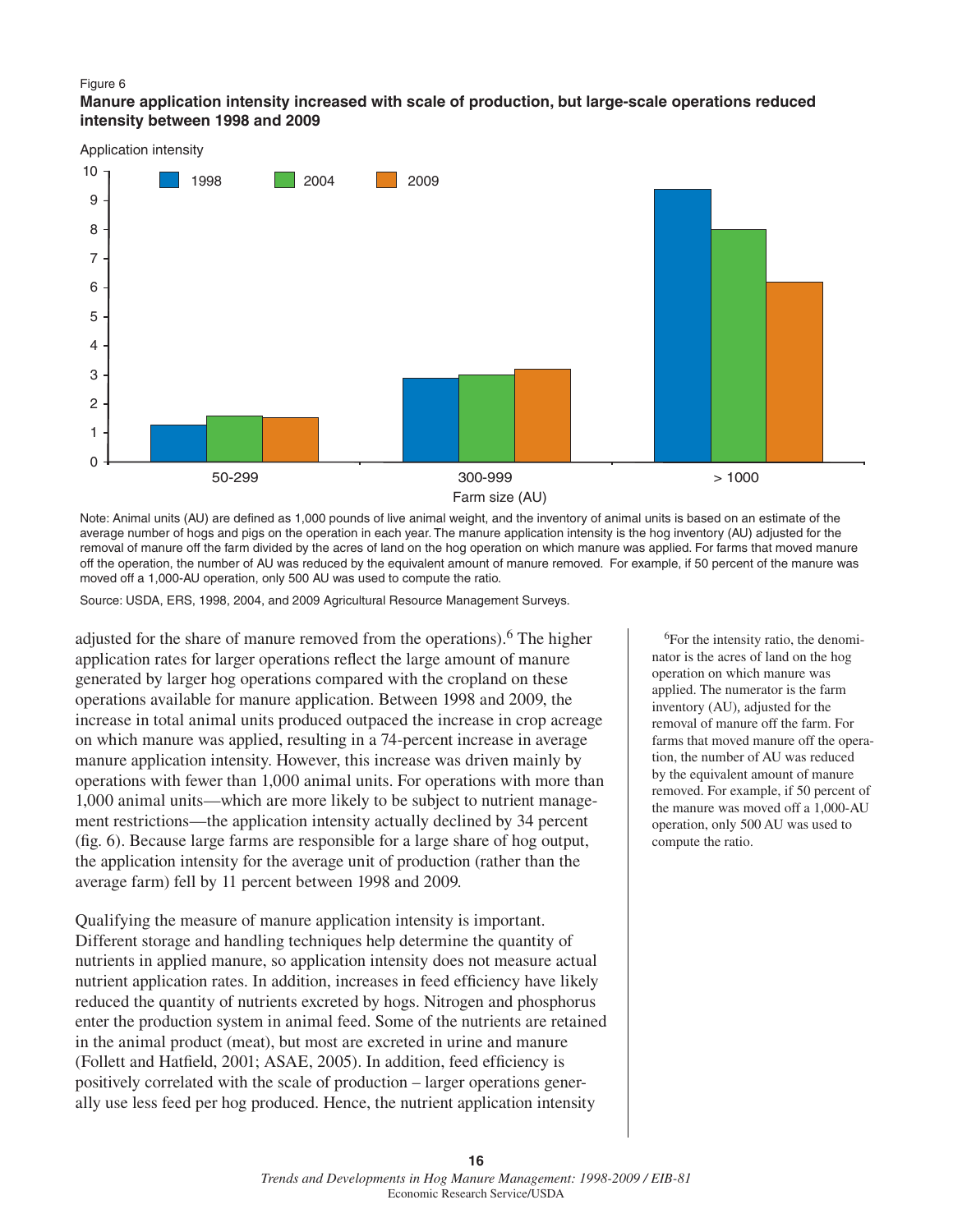(e.g., nitrogen per acre) is generally lower on larger farms than the estimated manure application intensity (animals per acre) would imply.

Among all hog operations, 76 percent applied some manure on their farms in 2009, a decrease from 82 percent in 2004 (table 4). The share of farms applying manure declined over this period for all size categories, particularly the medium- and large-size groups. Part of the overall decline can be explained by the shift to larger operations, which were less likely to apply

Table 4

| <b>Manure application and removal</b> |                |                |        |  |
|---------------------------------------|----------------|----------------|--------|--|
|                                       |                | Percent        |        |  |
|                                       | 1998           | 2004           | 2009   |  |
| All farms:                            |                |                |        |  |
| Applied manure on farm                | 83             | 82             | 76*    |  |
| Removed manure from operation         | 14             | $21**$         | 21**   |  |
| Sold manure                           | 0              | $2^*$          | $5***$ |  |
| Paid for manure removal               | 2              | 2              | 2      |  |
| Manure given away free                | 12             | $18*$          | $16*$  |  |
| All farms, weighted by animal units:  |                |                |        |  |
| Applied manure on farm                | 85             | 76             | $74*$  |  |
| Removed manure from operation         | 23             | 31             | $34**$ |  |
| Sold manure                           | 1              | 5              | $9***$ |  |
| Paid for manure removal               | 4              | 4              | 5      |  |
| Manure given away free                | 19             | 23             | 24     |  |
| Farm size category                    |                |                |        |  |
| Small $(50 - 299$ animal units):      |                |                |        |  |
| Applied manure on farm                | 89             | 89             | 83     |  |
| Removed manure from operation         | 16             | 14             | 17     |  |
| Sold manure                           | 0              | 2              | $2***$ |  |
| Paid for manure removal               | $\mathfrak{p}$ | $\overline{2}$ | 3      |  |
| Manure given away free                | 14             | 11             | 13     |  |
| Medium (300 - 999 animal units):      |                |                |        |  |
| Applied manure on farm                | 90             | 83             | 79**   |  |
| Removed manure from operation         | 31             | 27             | 29     |  |
| Sold manure                           | $\overline{2}$ | 5              | 9      |  |
| Paid for manure removal               | 8              | 5              | 3      |  |
| Manure given away free                | 23             | 18             | 22     |  |
| Large $(>1,000$ animal units):        |                |                |        |  |
| Applied manure on farm                | 85             | 69             | 75     |  |
| Removed manure from operation         | 26             | 38             | 37     |  |
| Sold manure                           | 1              | 3              | $9***$ |  |
| Paid for manure removal               | 1              | 3              | 1      |  |
| Manure given away free                | 24             | 31             | 26     |  |

Note: Asterisks indicate level of significance for the test of the null hypothesis that mean equals 1998 mean: \*\* =5%, \* = 10%.

Source: USDA, ERS, 1998, 2004 and 2009 Agricultural Resource Management Surveys.

*Trends and Developments in Hog Manure Management: 1998-2009 / EIB-81* Economic Research Service/USDA

**17**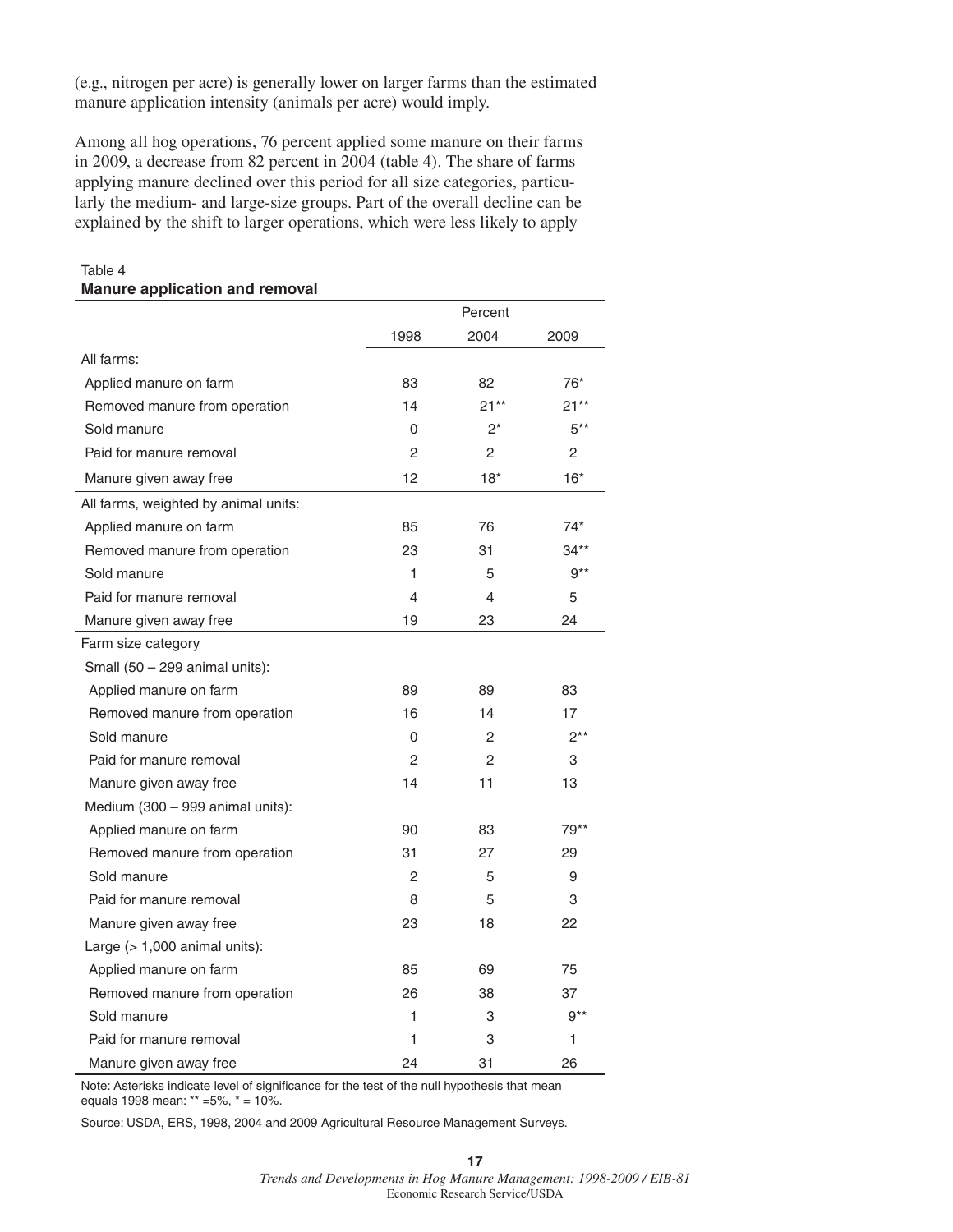manure on-farm than smaller operations in each of the three surveys. In 2009, 75 percent of large farms applied manure on-farm compared with 79 percent of medium-size farms and 83 percent of small farms.

Manure that is not applied on-farm is usually hauled off-farm for application to cropland on neighboring farms. Because large hog operations have relatively less cropland available on-farm, the relationship between the scale of production and the quantity of manure removed is positive (table 4). The overall share of farms removing manure grew 50 percent between 1998 and 2004, and this increase was attributable mainly to large operations. Between 2004 and 2009, the share of farms removing manure did not increase markedly. Most of the manure removed from farms was given away to nearby farms. However, there appears to be a growing trend toward selling manure—the share of farms selling manure increased in all farm size categories between 1998 and 2009, albeit from a very low beginning level. Larger operations were more likely to sell manure. In 2009, 9 percent of the largest operations sold manure, compared with only 1 percent in 1998. The increasing manure sales could be partly explained by the dramatic rise in chemical fertilizer prices, which increased 174 percent between 1998 and 2009<sup>7</sup>

## **Manure Nutrient Management Practices**

Table 5 describes the evolution of manure management practices between 1998 and 2009. Manure nutrient testing, a practice required as part of many State-mandated manure management plans, was positively associated with

#### Table 5 **Nutrient management practices**

|                                                 |      | Percent |        |  |
|-------------------------------------------------|------|---------|--------|--|
| Management practices                            | 1998 | 2004    | 2009   |  |
| All farms:                                      |      |         |        |  |
| Tested manure for N content                     | 18   | $29**$  | 49**   |  |
| Tested manure for P content                     | 17   | $28**$  | 48**   |  |
| Applied commercial fertilizer and manure        | 61   | 58      | $50**$ |  |
| Applied manure to Bermuda grass (appliers only) | n.a. | 11      | 7      |  |
| <b>Followed CNMP1</b>                           | n.a. | 30      | 55     |  |
| Added microbial phytase to feed                 | 4    | $13**$  | $23**$ |  |
| All farms, weighted by animal units:            |      |         |        |  |
| Tested manure for N content                     | 51   | $73**$  | $86**$ |  |
| Tested manure for P content                     | 50   | $72**$  | $84**$ |  |
| Apply commercial fertilizer and manure          | 48   | $39*$   | 44     |  |
| Applied manure to Bermuda grass (appliers only) |      |         |        |  |
| Followed CNMP <sup>1</sup>                      | n.a. | 62      | 82     |  |
| Added microbial phytase to feed                 | 12   | $30**$  | $39**$ |  |

N=Nitrogen; P=Phosphorous. Asterisks indicate level of significance for the test of the null hypothesis that mean equals 1998 mean: \*\* =5%, \* = 10%. n.a. indicates data not available.<br><sup>1</sup>CNMP is a comprehensive nutrient management plan (see box, "Manure Storage and Handling Strategies," page 12).

Source: USDA, ERS, 1998, 2004 and 2009 Agricultural Resource Management Surveys.

7From "Fertilizer Use and Price Tables: Fertilizer Price Indexes," USDA Economic Research Service. Accessed November 2010 at: www.ers.usda.gov/ Data/FertilizerUse/Tables/Table8.xls.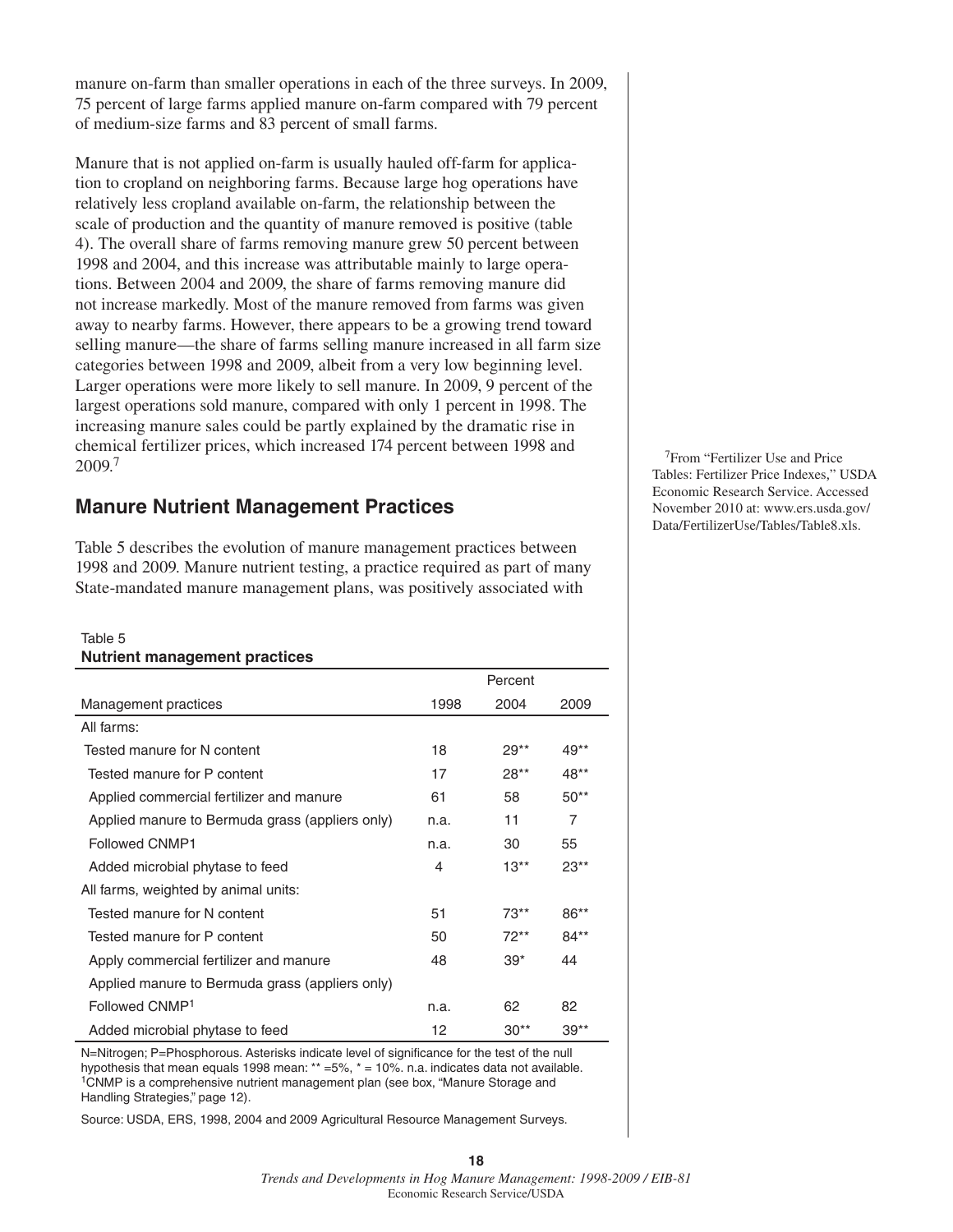scale of production (fig. 7). Larger operations are more likely to face State regulations that require nutrient management plans. The share of farms testing for nitrogen (N) increased from 18 to 29 percent between 1998 and 2004 and to 49 percent in 2009. The share of animal units on farms that tested manure for N increased from 51 percent to 73 percent to 86 percent over the three surveys. Nitrogen testing rates increased for all farm size categories, especially medium-scale operations (fig. 7). Large operations did not have as much scope to increase their testing rate because 81 percent of these farms tested in 1998 (fig. 7). The patterns for phosphorus (P) testing are similar to those displayed for N testing.

Commercial fertilizer is applied to crops in addition to manure if the manure nutrients do not meet the nutritional needs of the crops. Testing the nutrient content of manure thus saves costs by avoiding the overapplication of supplemental commercial fertilizer. Larger operations are more likely to have a surplus of nutrients provided by the manure produced on their operations and are therefore less likely to require supplemental commercial fertilizer. The association between the scale of production and the application of commercial fertilizer on acreage where manure was applied is negative (fig. 8).

One strategy for increasing manure disposal on a limited land base is to plant crops that have a high rate of nutrient uptake. Bermuda grass, which is grown primarily in the South and Southeast, is especially appealing to hog producers because it consumes large amounts of nitrogen per acre. The scale of production and the application of manure to Bermuda grass had a strong positive association in 2004 and 2009 (fig. 9). Between 2004 and 2009 (the only years for which the data are available), the share of operations applying manure to Bermuda grass dropped. This drop may be explained by the



#### Figure 7 **Operations increased rate of manure nitrogen (N) testing between 1998 and 2009**

Note: Animal units (AU) are defined as 1,000 pounds of live animal weight, and the inventory of animal units is based on an estimate of the average number of hogs and pigs on the operation in each year.

Source: USDA, ERS, 1998, 2004, and 2009 Agricultural Resource Management Surveys.

#### **19** *Trends and Developments in Hog Manure Management: 1998-2009 / EIB-81* Economic Research Service/USDA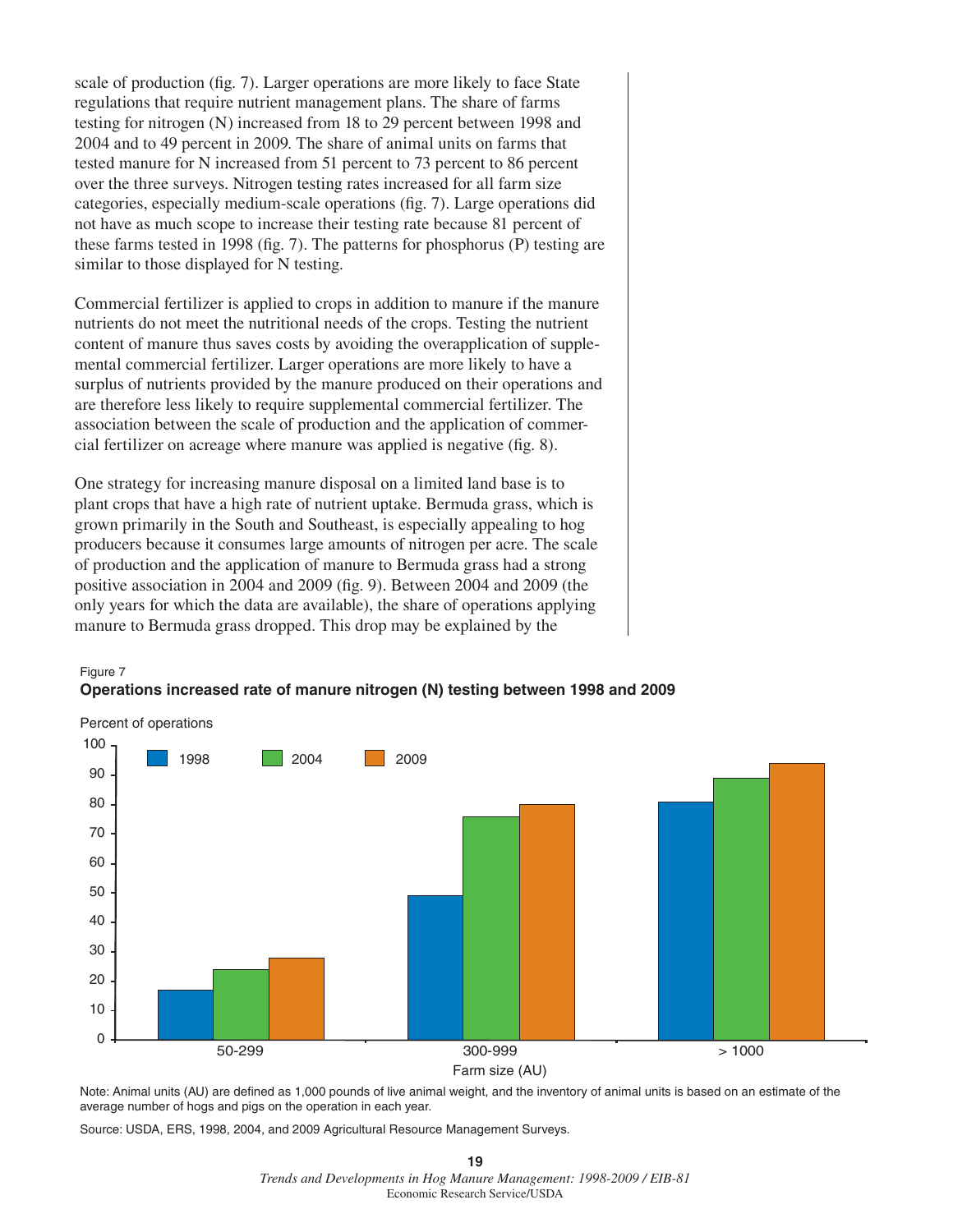#### Figure 8 **Application of commercial fertilizer with manure declines with size**



Note: Animal units (AU) are defined as 1,000 pounds of live animal weight, and the inventory of animal units is based on an estimate of the average number of hogs and pigs on the operation in each year.

Source: USDA, ERS, 1998, 2004, and 2009 Agricultural Resource Management Surveys.

#### Figure 9 **Larger operations are more likely to apply manure to Bermuda grass 2004 and 2009**



Note: Animal units (AU) are defined as 1,000 pounds of live animal weight, and the inventory of animal units is based on an estimate of the average number of hogs and pigs on the operation in each year.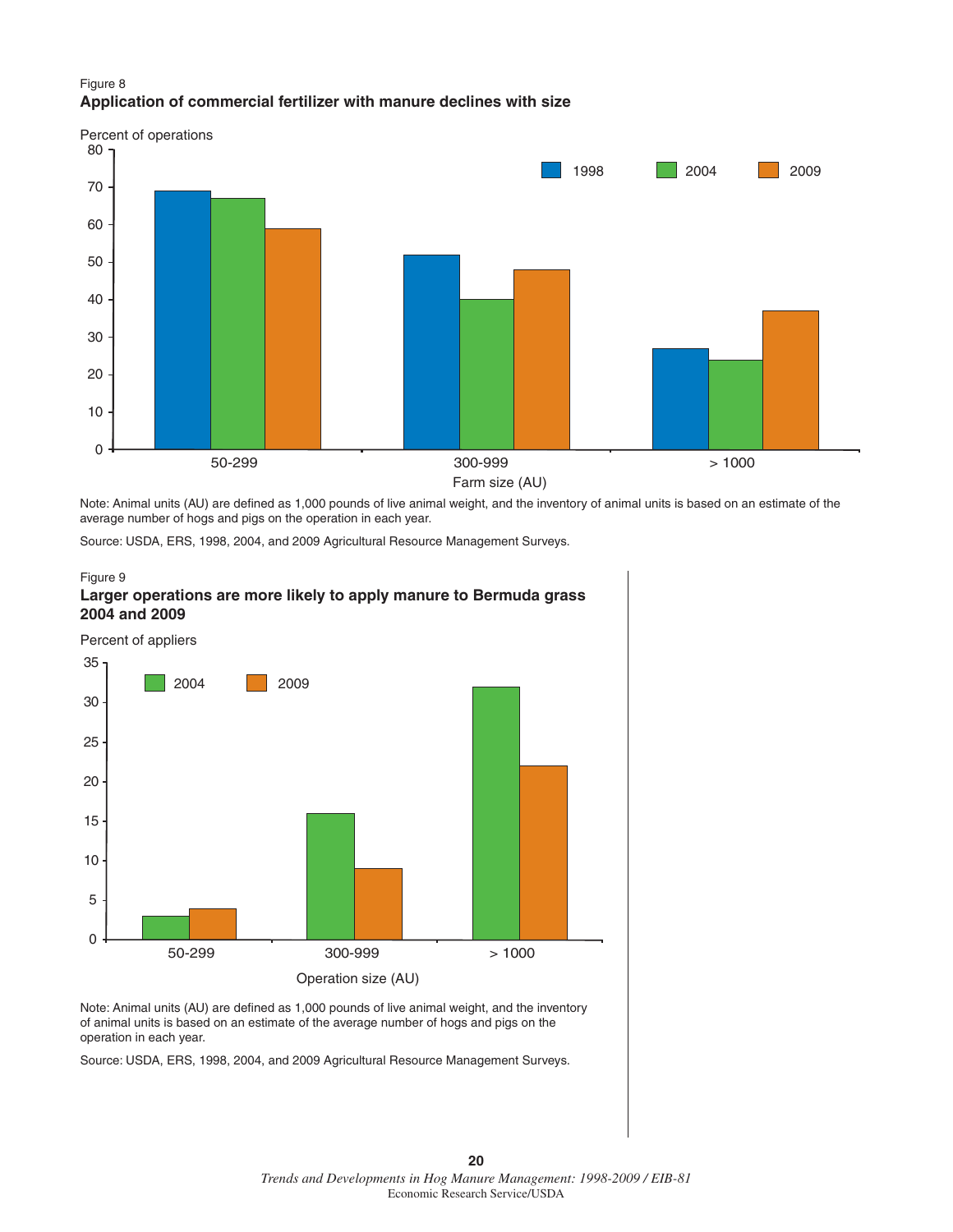increasing use of manure as a substitute for commercial fertilizer—which increased in price by 106 percent in nominal terms over this period—and by the shift in the share of total production from the South and Southeast to the Heartland.

Microbial phytase is used as an additive in finishing hog diets to increase the absorption of organic phosphorus, meaning that supplemental inorganic or mineral phosphorus may not be needed and feed costs are reduced. Increases in the price of phosphorus over the study period boosted incentives to add phytase to feed to reduce phosphorus supplements. In addition, phytase use reduces phosphorus excretion in manure. When application rates are limited by phosphorus as opposed to nitrogen, lower manure phosphorus content can lead to increased spreading options by reducing the acres required to safely absorb manure nutrients. Farms with at least 300 animal units were much more likely to use microbial phytase than were smaller scale operations (fig. 10). The share of farms using phytase grew in all size categories between 1998 and 2009, with the overall share of farms using phytase increasing from 4 to 23 percent. The share of hogs raised on farms using phytase increased from 12 to 39 percent. Concern about manure phosphorus levels is also evident from the increase in the share of farms testing manure for phosphorus content between 1998 and 2009 (table 5).

In 2004, about 30 percent of all farms followed a CNMP that required growers to apply manure nitrogen at or below the agronomic rate (see box, "Manure Storage and Handling Strategies").<sup>8</sup> By 2009, the share of farms following a CNMP had increased to 55 percent. The share of animal units raised on farms using a CNMP increased between 2004 and 2009 from 62 to 82 percent. The association between the scale of production and the use

8The goal of manure application is to apply manure at rates that meet crop needs while avoiding overapplication that could impair water quality. Rates that meet this goal are often called agronomic rates.

#### Figure 10

**Use of microbial phytase in feed increased between 1998 and 2009**



Note: Animal units (AU) are defined as 1,000 pounds of live animal weight, and the inventory of animal units is based on an estimate of the average number of hogs and pigs on the operation in each year.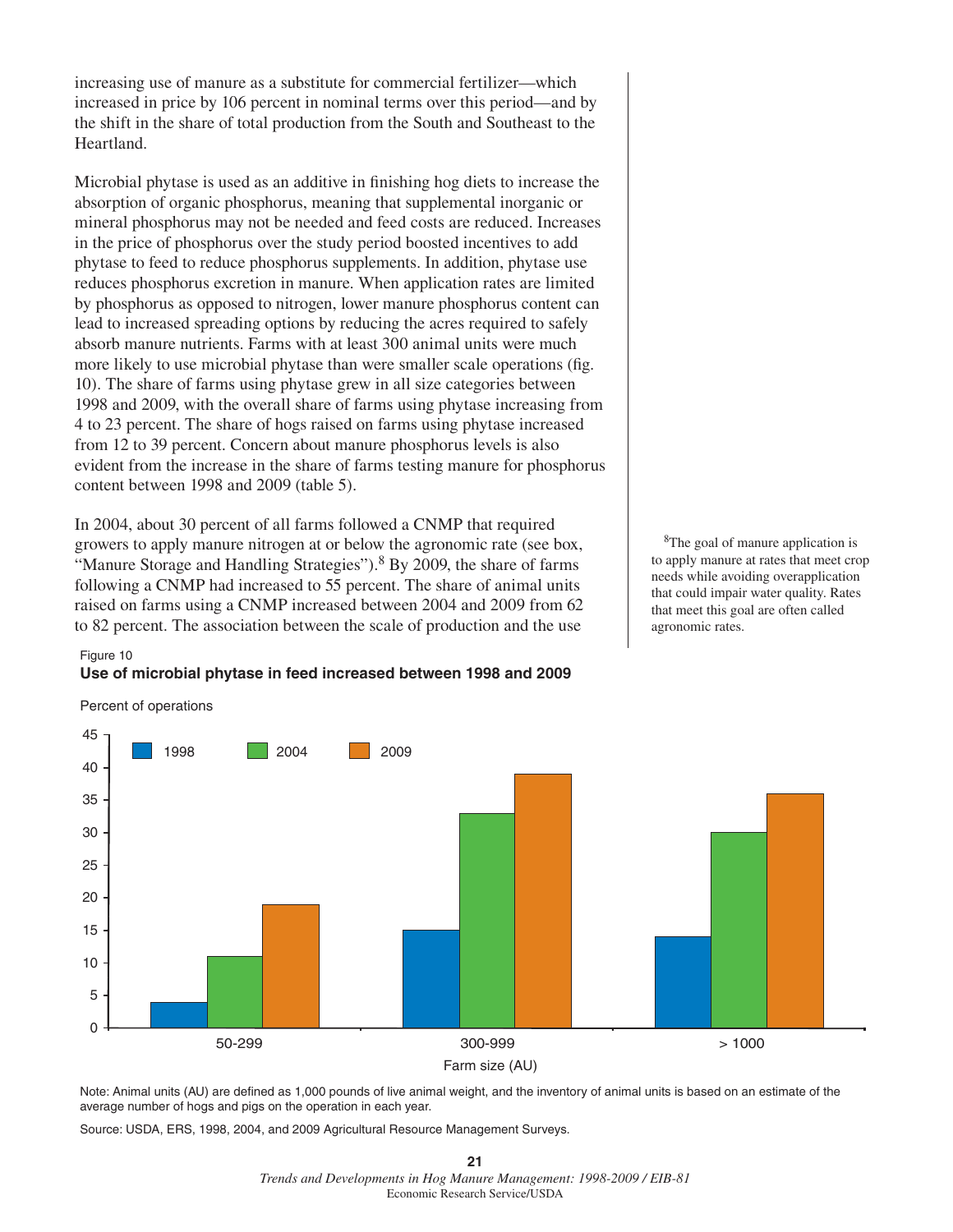of a CNMP is positive (fig. 11). About 46 percent of operations with 50-299 animal units followed a CNMP in 2009, compared with more than 80 percent of those with at least 300 animal units.

## **Manure Management for Air Quality**

Air quality concerns related to manure include odorous gases (including ammonia and hydrogen sulfide), particulate material (byproducts of ammonia), and greenhouse gases (methane and nitrous oxide). Air pollutants are emitted from livestock buildings and manure management and treatment facilities, and from the land application of manure (National Research Council, 2003). Hydrogen sulfide and ammonia have been implicated in human and swine health problems (Carson, Osweiler, and Thorne, 2002; Donham, 2002). Modeled predictions suggest that the livestock sector is the source of a significant share of total U.S. ammonia emissions (EPA, 2000b). Individual health incidents involving livestock operation employees and public health findings pertaining to residents in the vicinity of livestock facilities provide indications of hog production's role in air pollution (Sneeringer, 2009; Cole, Todd, and Wing, 2000).

One of the challenges in addressing the environmental problems associated with livestock waste is the tradeoff between air and water pollution. Regulations designed to improve water quality may encourage manure management practices that result in greater air emissions, or vice versa (Aillery et al., 2005). For example, in order to reduce manure's nutrient content and meet regulatory nutrient application limits on cropland, operators may allow manure to decompose in uncovered lagoons rather than enclosed pits, which may result in more air pollution.

Figure 11

#### **More operations followed a CNMP and received EQIP payments in 2009**



Farm size (AU)

Note: Animal units (AU) are defined as 1,000 pounds of live animal weight, and the inventory of animal units is based on an estimate of the average number of hogs and pigs on the operation in each year.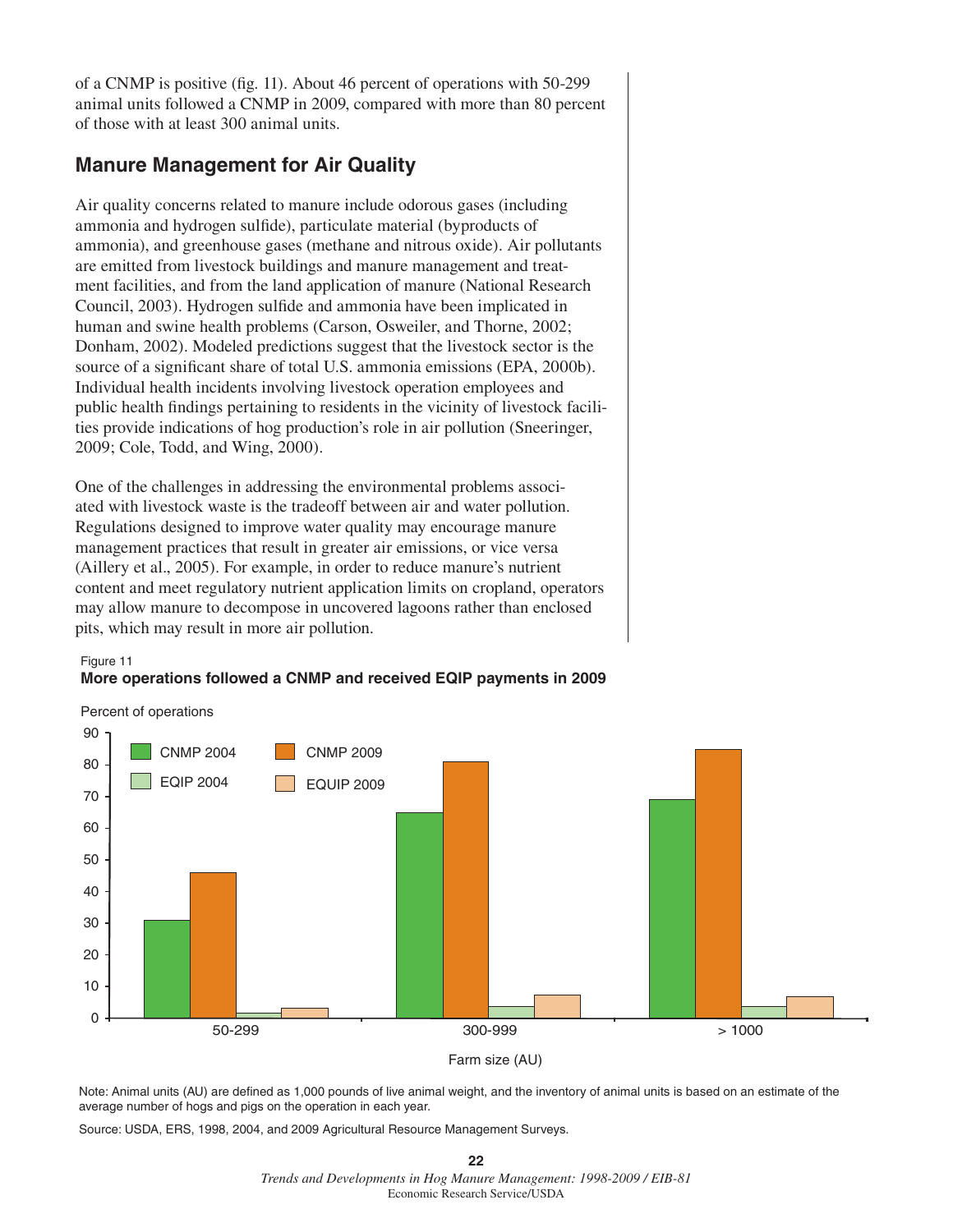The type of manure storage facility used affects the level of ammonia and other odorous gases. Lagoons reduce manure's nitrogen content through anaerobic digestion and ammonia volatilization. This allows farmers to apply more manure on less land without exceeding crop nutrient requirements, thereby lowering manure transportation costs by eliminating the need to transport manure to more distant cropland. In contrast, pit manure facilities, which conserve manure nutrients for use on cropland, emit less ammonia. It has been estimated that operations using lagoons emit almost twice as much ammonia per animal as operations using pit systems (Key and Kaplan, 2007).

Lagoon covers – plastic covers that float on the lagoon surface or that are tented over lagoons – can greatly decrease gaseous emissions, including ammonia (Jacobson et. al., 1999; Arogo et al., 2002). In 2009, 5 percent of the hog farms in the survey that had a lagoon used a cover to control odor and air emissions. Among hogs produced on operations with lagoons, only 4 percent were produced on operations with lagoon covers, suggesting that operations with covers are somewhat smaller than average. Covering manure storage tanks can also greatly reduce the discharge of ammonia to the atmosphere. Storage tanks can be covered with a roof, concrete lid, or flexible plastic cover. The surface of the stored waste can also be covered with straw or other materials (polystyrene foam, air-filled clay balls) that act as biofilters. While reducing ammonia emissions from the storage facility, lagoon and pit covers increase the nitrogen content of effluent that is eventually spread on fields. This raises the potential for both ammonia emissions and nitrate pollution of water resources from the manure applied to fields.

Some covered systems (anaerobic digesters) also capture methane and burn it as a biofuel to generate electricity. Methane is produced when livestock manure decomposes anaerobically (without oxygen). Lagoon and pit manure handling systems that are common on dairy and hog operations emit large amounts of methane. Methane is a potent greenhouse gas that has about 25 times the global warming potential of carbon dioxide. Burning the methane captured from an anaerobic digester greatly reduces the gas's global warming potential. (See box, "Anaerobic Digesters and Greenhouse Gas Emissions.)

Manure can be managed in a variety of ways to control odor. Chemicals can be added to manure during its collection in order to bind odorous compounds and reduce ammonia emissions. Trapping air vented from production houses and treating it before discharge to the atmosphere can also reduce odorous compounds. Table 6 displays the percentage of farms in 2004 and 2009 that used additives or filters to control odor. Between 2004 and 2009, the share of farms that added chemicals to manure rose from 13 to 17 percent, while the share of animals on operations that added chemicals fell slightly, from 31 to 29 percent. About 5 percent of operations used filters to ventilate barns to control odor in both years, although the share of livestock produced by these operations decreased slightly, from 10 to 8 percent.

## **Environmental Policy Effects on Manure Management**

Recent policy initiatives may explain some of the changes in manure management practices. Federal and State policies implemented in recent years have set limits on the amount of nutrients that can be applied per acre of land. Restricting application rates may help explain increases in the crop acreage

**23**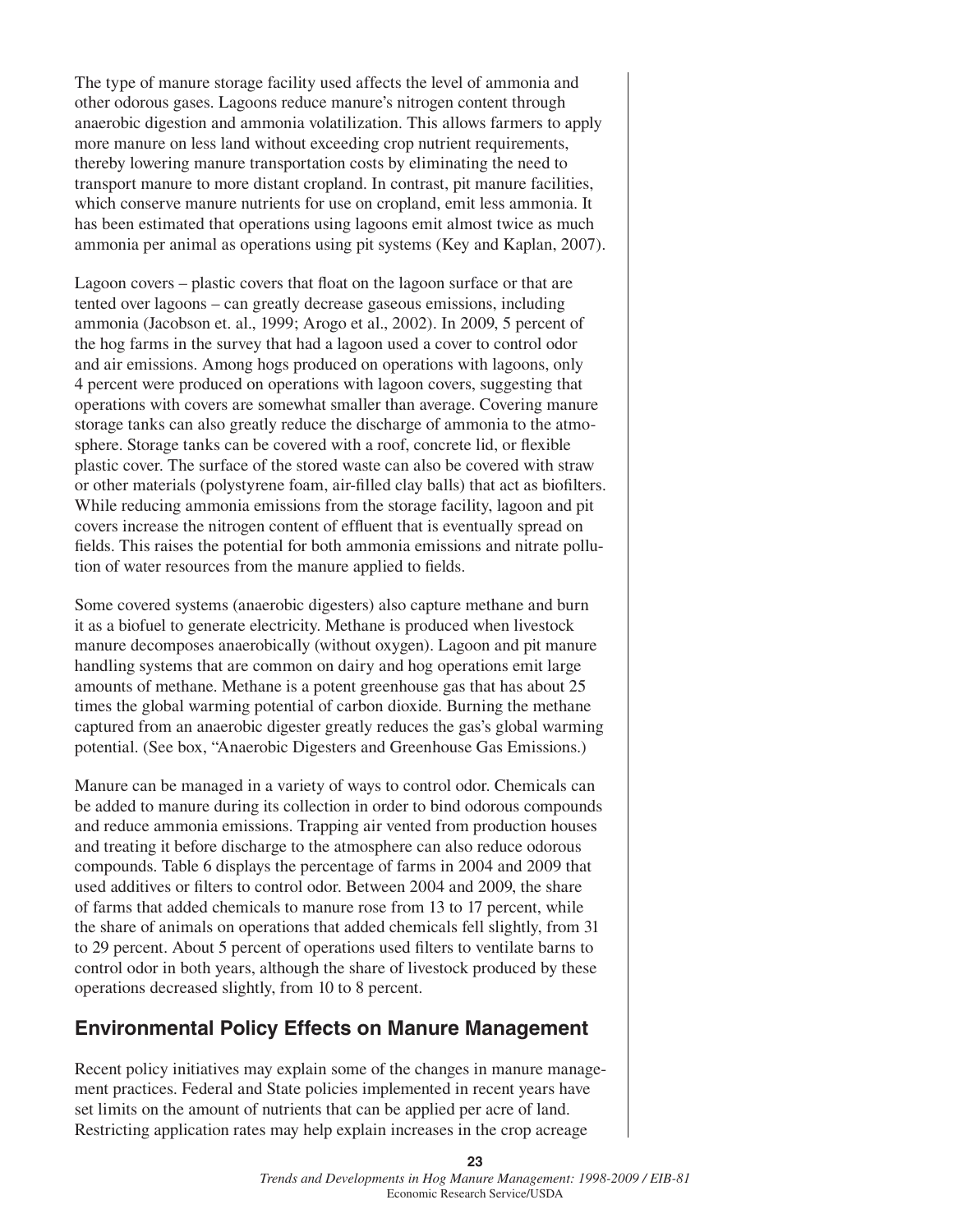#### **Anaerobic Digesters and Greenhouse Gas Emissions**

Anaerobic digesters, also known as "methane digesters," "biodigesters," or "biogas recovery systems," can be used with lagoon or pit-type manure storage facilities to collect manure, optimize it for the production of methane by adjusting temperature and water content, capture the biogas, and burn it for heat or electricity generation. Methane digesters can provide numerous benefits to livestock producers and the environment. Digesters can supply a renewable source of electricity to power farm equipment or be sold to the electricity distribution grid. Digesters can reduce greenhouse gas emissions, odors from manure, and the potential for surface water contamination. They can also be used to recycle manure solids for animal bedding material. Currently, 157 methane digesters operate in the United States, of which 126 are on dairy operations and 24 are on hog operations (U.S. EPA, 2010a).

Digesters have received attention lately because of their ability to reduce greenhouse gas (GHG) emissions from livestock manure. Burning 1 ton of methane is equivalent to eliminating about 24 tons of carbon dioxide. If the emissions reductions from methane digesters meet certain criteria, farmers may be able to sell these GHG reductions, or "carbon offsets," to other GHG emitters who face emissions caps or who voluntarily wish to offset their own emissions. Currently, only a few U.S. livestock operators sell offsets in regional or voluntary carbon offset markets, partly because the price of carbon offsets in these markets has been low. However, future efforts to reduce greenhouse gas emissions could result in substantially higher carbon prices, which could provide a new source of income for farmers who adopt methane digesters. A recent ERS study found that with a moderate carbon price, revenues from the sale of carbon offsets could have a large effect on the number of hog operations that would adopt a methane digester. (See Key and Sneeringer, *Climate Change Policy and the Adoption of Methane Digesters on Livestock Operations*, Economic Research Report No. 111, http://www.ers.usda.gov/Publications/ERR111/ ERR111.pdf for more information.)

receiving animal manure and the amount of manure moved off the farm, as well as the widespread adoption of nutrient management plans observed in the ARMS.

States have adopted the updated 2008 Federal NPDES rules regarding CAFOs at different paces, creating variation in regulation status. Consequently, examining how manure management practices vary according to a State's degree of regulation adoption is possible. States are placed in one of three categories according to EPA's summary of the status of CAFO rule adoption (EPA, 2010b). The first category includes States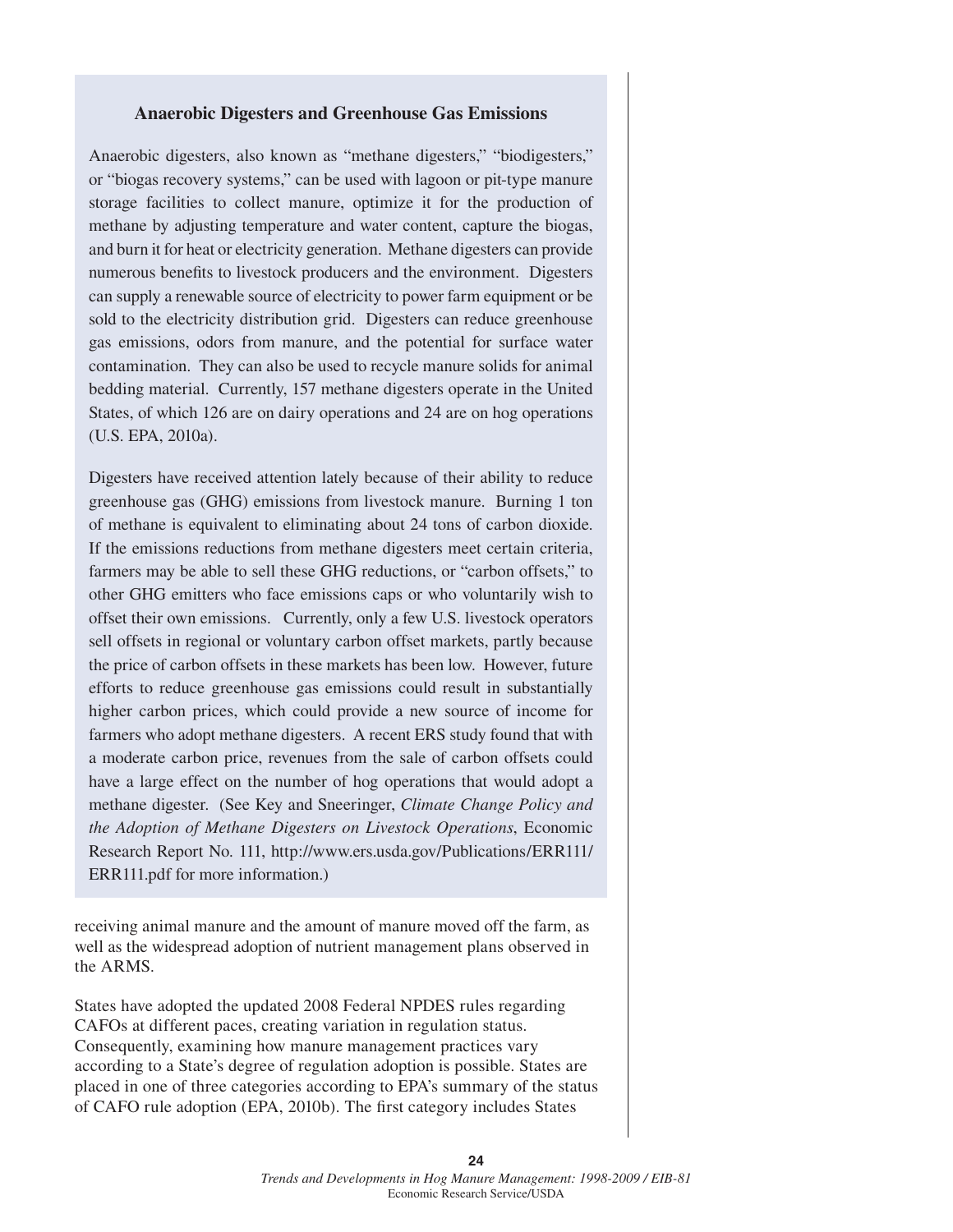#### Table 6 **Practices used to control odor, 2004 and 2009**

|                                      | Percent |      |  |
|--------------------------------------|---------|------|--|
| Management practices                 | 2004    | 2009 |  |
| All farms:                           |         |      |  |
| Manure additives                     | 13      | 17   |  |
| Filters for barn ventilation         | 5       | 5    |  |
| All farms, weighted by animal units: |         |      |  |
| Manure additives                     | 31      | 29   |  |
| Filters for barn ventilation         | 10      | 8    |  |

Note: Asterisks indicate level of significance for the test of the null hypothesis that mean equals 2004 mean: \*\* =5%, \* = 10%.

Source: USDA, ERS, 2004 and 2009 Agricultural Resource Management Surveys.

that needed no further updates as of 2009 (this includes States that have not received NPDES program authorization from the EPA, meaning that the Federal regulations apply). Of the 19 States included in the ARMS survey, 3 fall in this category (Michigan, Minnesota, and Oklahoma). The majority of States in ARMS fall in the second category, which includes those completing their regulation updates in 2010. The third category consists of States that the EPA has listed with a regulatory update completion date "to be determined."

Table 7 shows the percentage of farms following certain nutrient management practices by regulation adoption status. Farms in States with fully updated regulations appear to be the most active in pursuing nutrient management practices, followed by States with planned completion in 2010. For example, 62 percent of operations in States with fully updated regulations follow a CNMP, compared with 55 percent in States that planned to complete updating in 2010 and only 38 percent in States that had not updated by 2010.

Financial assistance from USDA's Environmental Quality Incentives Program (EQIP) can help defray the costs of meeting environmental regulations by funding planning, installation, maintenance, and technical support for protective conservation practices. Between 2004 and 2009, the share of farms in each size category receiving some EQIP payments related to hog production increased (fig. 11). The overall average share of farms receiving EQIP payments increased from 1.5 to 4.4 percent between 2004 and 2009, and the share of animal units raised on farms receiving EQIP payments increased from 3.2 to 7.1 percent (table 8). EQIP payments were used primarily for installing manure handling and storage facilities and for developing and maintaining a nutrient management plan. While the number of operations that received payments was relatively small, these payments may have facilitated some of the changes observed in the study, such as the increased use of liquid spreading with injection, growth in the amount of cropland on which manure is applied, greater use of manure nutrient testing, greater use of microbial phytase in feed, and more widespread use of CNMPs.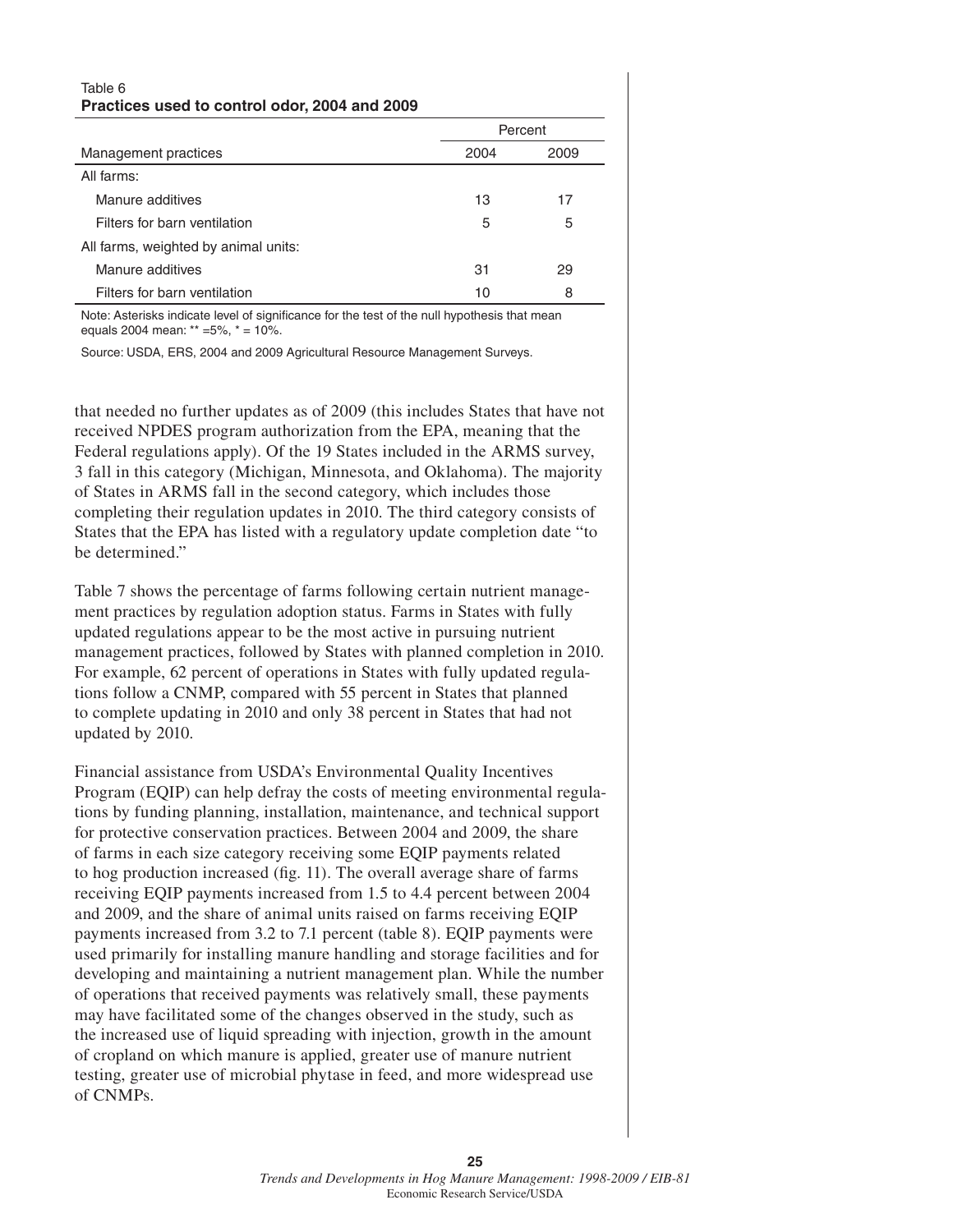#### Table 7 **Manure management methods by EPA State regulatory status, 2009**

|                                                  |                                 | (a)                          | (b)                   | (c)                             |
|--------------------------------------------------|---------------------------------|------------------------------|-----------------------|---------------------------------|
|                                                  |                                 |                              | Planned<br>completion | Completion<br>of update of      |
|                                                  | All States with<br>data in ARMS | Fully updated<br>regulations | of update in<br>2010  | regulations to be<br>determined |
| Number of States                                 | 19                              | 3                            | 11                    | 5                               |
| Number of farms                                  | 24,421                          | 3,998                        | 18,003                | 2,419                           |
| Number of animal units (1,000)                   | 13,313                          | 2,425                        | 10,318                | 571                             |
|                                                  | Percent                         |                              |                       |                                 |
| All farms:                                       |                                 |                              |                       |                                 |
| Followed CNMP <sup>1</sup>                       | 55                              | 62 <sup>c</sup>              | 55 <sup>c</sup>       | 38 <sup>ab</sup>                |
| Test manure for N content                        | 37                              | 43                           | 38                    | 24                              |
| Test manure for P content                        | 37                              | 43                           | 37                    | 24                              |
| Adjust manure application according to N content | 29                              | 34                           | 28                    | 25                              |
| Adjust manure application according to P content | 26                              | 30                           | 26                    | 24                              |
|                                                  |                                 | Percent                      |                       |                                 |
| All farms, weighted by animal units:             |                                 |                              |                       |                                 |
| <b>Follow CNMP</b>                               | 82                              | 88                           | 80                    | 78                              |
| Test for N content                               | 64                              | 69                           | 62                    | 69                              |
| Test for P content                               | 63                              | 69                           | 61                    | 69                              |
| Adjust manure application according to N content | 31                              | 46 <sup>b</sup>              | 28 <sup>a</sup>       | 24                              |
| Adjust manure application according to P content | 28                              | 41                           | 25                    | 24                              |

1CNMP = Comprehensive Nutrient Management Plan (see box, "Manure Storage and Handling Strategies").

aDenotes statistically different at the 5% level from column (a).

bDenotes statistically different at the 5% level from column (b).

cDenotes statistically different at the 5% level from column (c).

Note: States with "fully updated regulations" include MI, MN, and OK (OK does not have NPDES program authorization and thus is directly regulated by the Environmental Protection Agency; it is therefore assumed to be up to date with EPA regulations); States with "planned completion of update in 2010" include PA, GA, KY, NC, IL, IN, OH, IA, MO, NE, and CO; States with "completion of update of regulations to be determined" include VA, WI, AR, KS, SD.

Source: USDA, ERS 2009 Agricultural Resource Management Survey.

Policy initiatives may partially explain the increased use of such practices as manure injection and development of a nutrient management plan, but agricultural-residential conflicts at the rural-urban fringe may also play a role (Ribaudo and Johansson, 2007). Manure injection reduces odors from land application, and developing a nutrient management plan demonstrates due care on the part of livestock producers in avoiding harm to the nearby community.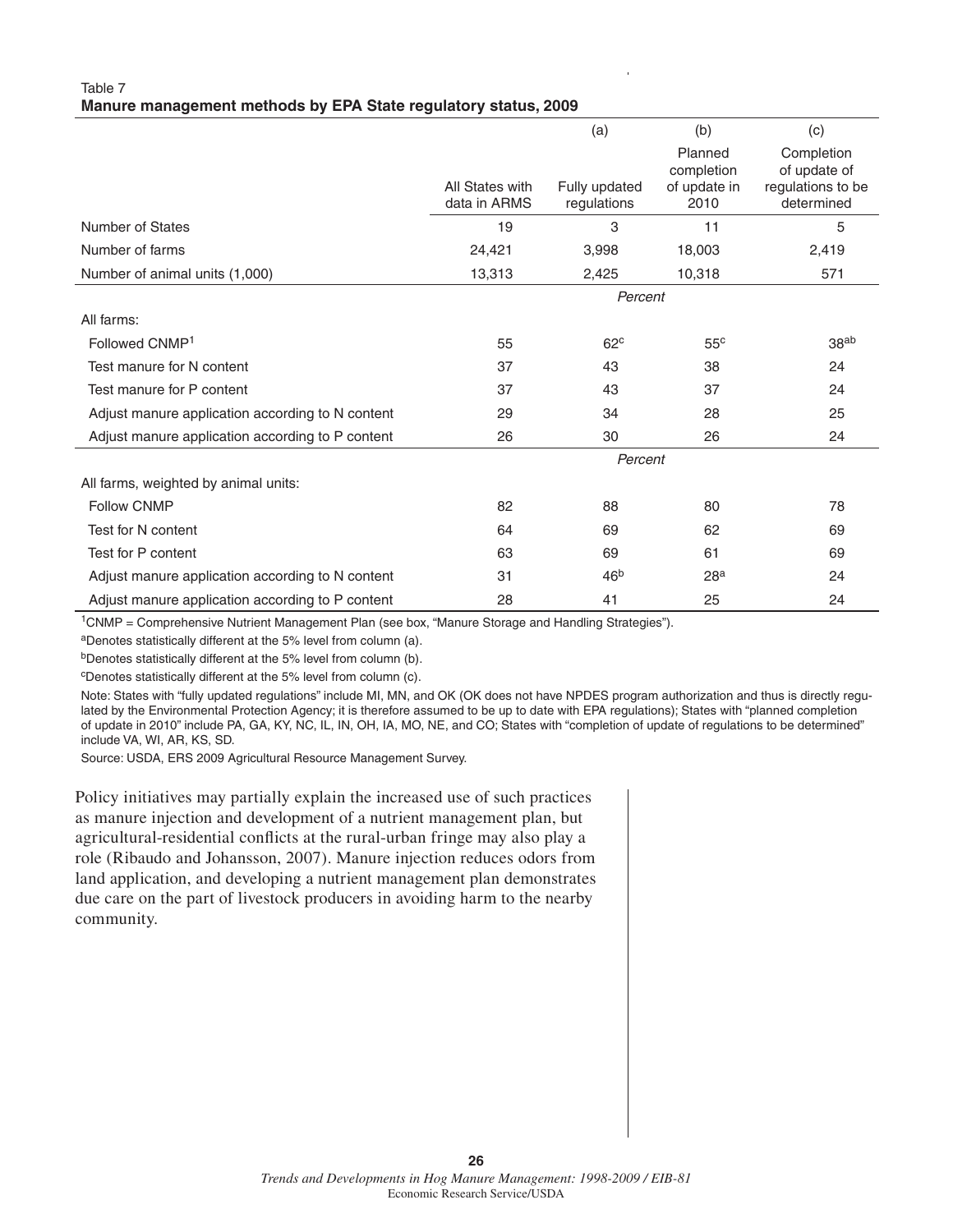#### Table 8 **Environmental Quality Incentives Program (EQIP) payments related to hog production, 2004**

|                                        | Percent |          |  |
|----------------------------------------|---------|----------|--|
|                                        | 2004    | 2009     |  |
| All farms:                             |         |          |  |
| Any hog-related EQIP payments          | 1.5     | $4.4***$ |  |
| Manure handling and storage facilities | 0.6     | $1.9*$   |  |
| Nutrient management plan               | 0.8     | $2.1*$   |  |
| Manure application                     | 0.2     | $1.3**$  |  |
| Other <sup>1</sup>                     | 0.4     | $2.0**$  |  |
| All farms, weighted by animal units:   |         |          |  |
| Any hog-related EQIP payments          | 3.2     | $7.1**$  |  |
| Manure handling and storage facilities | 1.5     | 2.8      |  |
| Nutrient management plan               | 2.2     | 4.0      |  |
| Manure application                     | 0.6     | 1.8      |  |
| Other <sup>1</sup>                     | 1.1     | $3.3*$   |  |

 $1$ Includes animal facilities, manure hauling, and unspecified.

Note: Asterisks indicate level of significance for the test of the null hypothesis that mean equals 2004 mean: \*\* =5%, \* = 10%.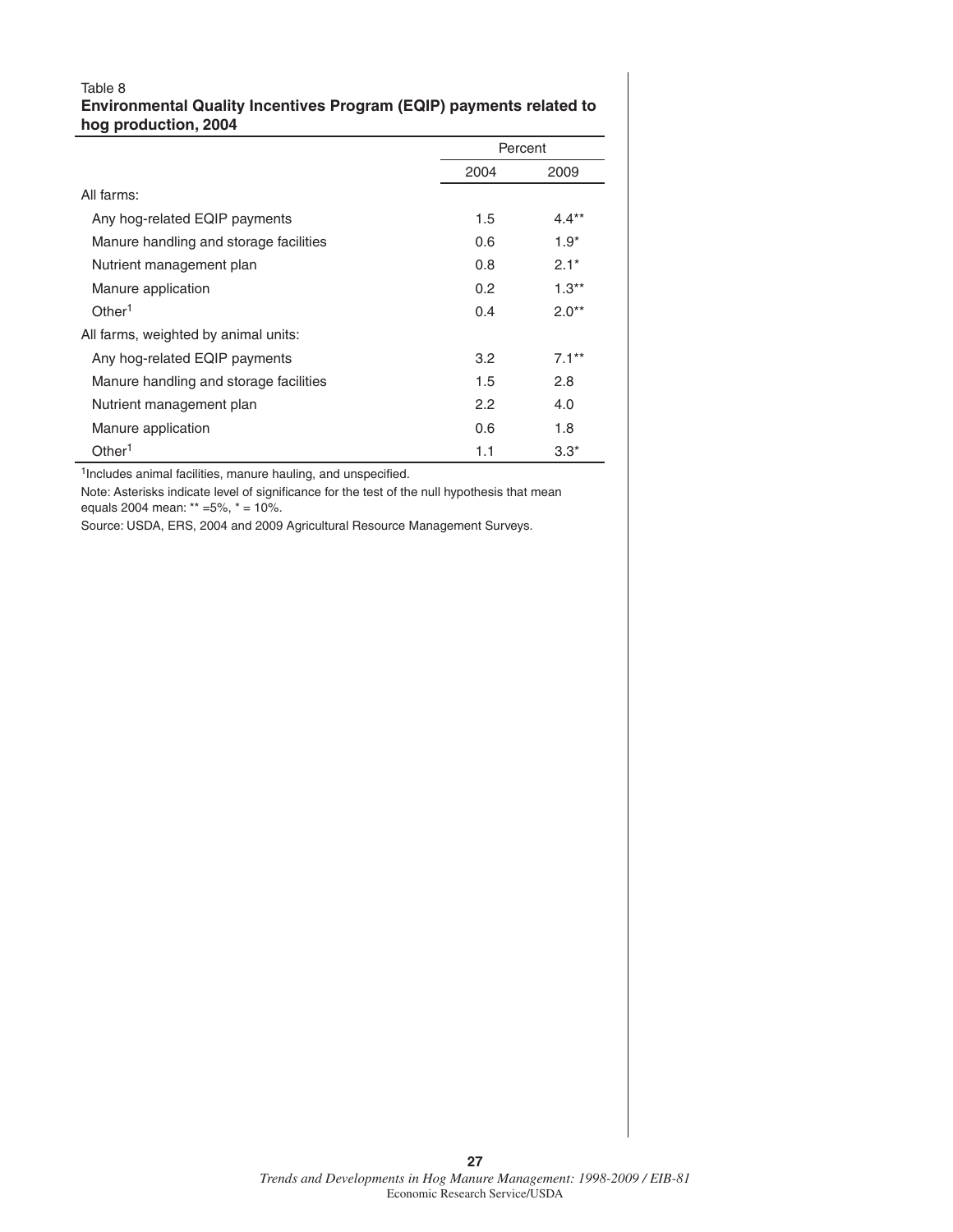# **Conclusions**

Manure management practices and outcomes have changed significantly over the past decade. Many of these trends can be attributed to the pronounced structural changes and regional shifts in hog production that occurred between 1998 and 2009. In particular, the relatively strong production growth in the Heartland compared with that of the South likely explains much of the shift from lagoons to pit/tank systems, despite lagoons being more prevalent among larger operations. Another important structural change has been growth in farm size, which has contributed to the decline in the use of solid manure spreading.

The shift to larger operations has meant that an increasing share of production falls under the purview of regulations governing the application of manure nutrients to cropland. Larger farms with less cropland available per head for spreading manure are more likely to remove manure from the operation; are less likely to apply both commercial fertilizer and manure to crops and more likely to apply manure to crops with a high rate of nutrient uptake (e.g., Bermuda grass); and more likely to add microbial phytase to feed, to test soil for nutrients, and to follow a comprehensive nutrient management plan.

While the manure-nutrient application intensity generally increases with farm size, the decline in application intensity on the largest operations between 1998 and 2009 suggests that environmental policy is contributing to the adoption of conservation-compatible manure management practices. The number of Federal and State policies designed to reduce overapplication of manure nutrients grew between 1998 and 2009, and the number of States implementing and enforcing Federal policies increased. In 2009, 55 percent of farms, representing 82 percent of animal units, followed a nutrient management plan – a substantial increase from 2004, when only 30 percent of farms followed a CNMP. The share of farms receiving EQIP payments related to manure handling, storage, and application also increased substantially over this period.

Structural changes in hog production, combined with increasing fertilizer prices, an increase in regulations, stricter enforcement of regulations, and more generous cost-share programs, jointly explain many of the changes in hog manure management between 1998 and 2009, including:

- An increase in the share of hog operation cropland receiving manure;
- An increase in total cropland receiving manure per animal unit on hog operations;
- A decline in spreading solid manure and in spreading liquid manure without injection, among hog farms applying manure;
- An increase in the share of farms removing manure from their operations;
- An increase in manure nutrient testing rates; and
- Increased use of microbial phytase in feed.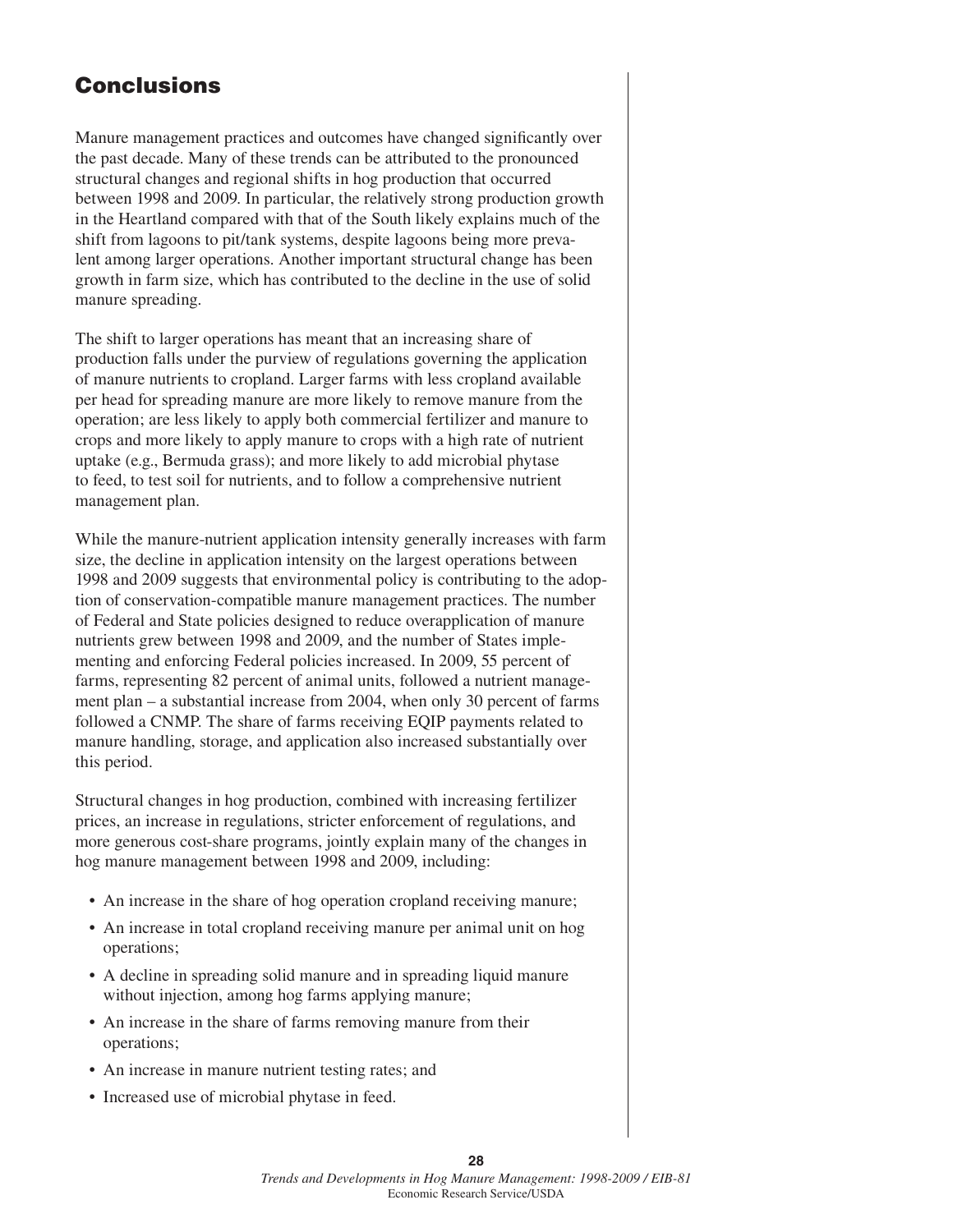Since 2004, higher chemical fertilizer prices have raised the value of manure as a source of crop nutrients. In response, producers applied more manure to crops on-farm and applied less to Bermuda grass. In addition, a greater share of producers sold manure.

The increasing concentration of hog production on large operations is expected to continue, meaning that manure management will remain an important issue for the hog industry and others concerned with its environmental impacts. The findings show that there is still significant room for reducing the impact of manure disposal practices; for example, hog operations, on average, apply manure to only about 30 percent of their available crop acreage. The research suggests that in addition to the influence of market and structural forces, hog producers have responded to policy incentives that address environmental side effects of manure management. Policy incentives, along with technological innovations, are likely to play an important role in the future of hog manure management and its environmental impacts.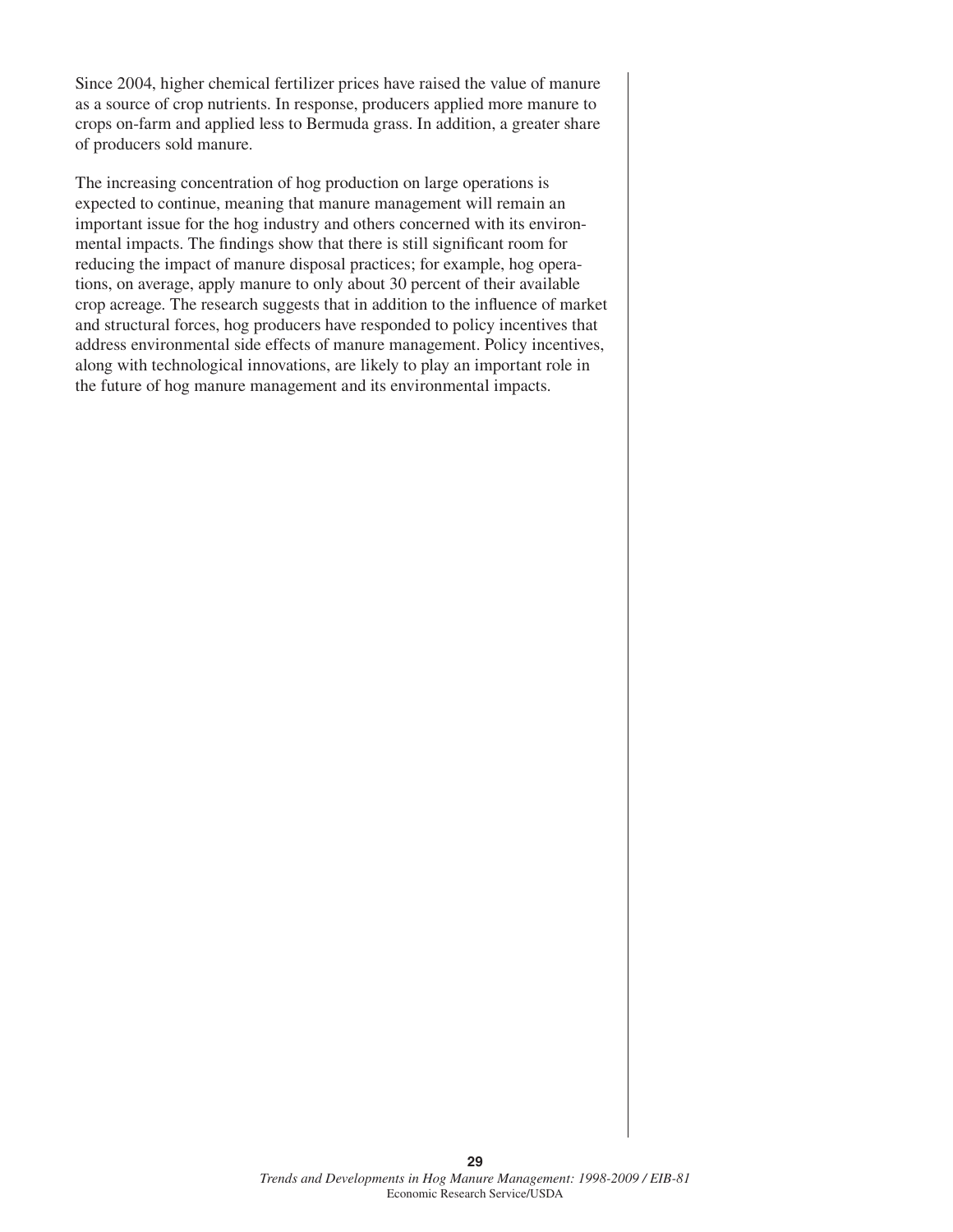## **References**

- Abt Associates. *Air Quality Impacts of Livestock Waste.* Report prepared for U.S. EPA Office of Policy, Bethesda, MD. 2000.
- Aillery, M., N. Gollehon, R. Johansson, J. Kaplan, N. Key, and M. Ribaudo. *Managing Manure To Improve Air and Water Quality.* U.S. Department of Agriculture, Economic Research Service. ERR-9, Sept. 2005.
- Arogo, J., P.W. Westerman, A.J. Heber, W.P. Robarge, and J.J. Classen. *Ammonia Emissions from Animal Feeding Operations*. National Center for Manure and Animal Waste Management, North Carolina State University, Raleigh. 2002.
- ASAE. *Manure Production and Characteristics*. American Society of Agricultural Engineers, ASAE D384.2MAR2005. 2005.
- Bales, J.D., C.J. Oblinger, and A.H. Sallenger, Jr. *Two Months of Flooding in Eastern North Carolina, September-October 1999: Hydrologic, Water Quality, and Geologic Effects of Hurricanes Dennis, Floyd, and Irene.* U.S. Geological Survey. WRIR 00-4093, Raleigh, NC. 2000*.*
- Bergstrom, J.C., and T.J. Centner. "Agricultural Nuisances and Right-To-Farm Laws: Implications of Changing Liability Rules,**"** *Review of Regional Studies* 19(Summer 1989):23-30.
- Carson, T.L., G.D. Osweiler, and P.S. Thorne. "Adverse Health Effects: Toxicology" in *Iowa Concentrated Animal Feeding Operations Air Quality Study*. Iowa State University and The University of Iowa Study Group. 2002.
- Centner, T.J. "Agricultural Nuisances: Qualifying Legislative **'R**ight-to-Farm**'** Protection Through Qualifying Management Practices,**"** *Land Use Policy* 19 (July 2002):259-67.
- Cole D., L. Todd, and S. Wing. "Concentrated Swine Feeding Operations and Public Health: A Review of Occupational and Community Health Effects," *Environmental Health Perspectives* 108:686-99. 2000.
- Copeland, C. *Animal Waste and Hazardous Substances: Current Laws and Legislative Issues*. Congressional Research Service, Jan. 2008.
- Donham, K. "The Concentration of Swine Production: Effects on Swine Health, Productivity, Human Health, and the Environment," *Toxicology* 16:559-97. 2000.
- Duke, J.M., and S.A. Malcolm, "Legal Risk in Agriculture: Right-to-Farm Laws and Institutional Change,**"** *Agricultural Systems* 75 (Feb.-Mar. 2003):295-303.
- Follett, R.F., and J.L. Hatfield. *Nitrogen in the Environment: Sources*, *Problems, and Management.* Elsevier Press, New York, NY. 2001.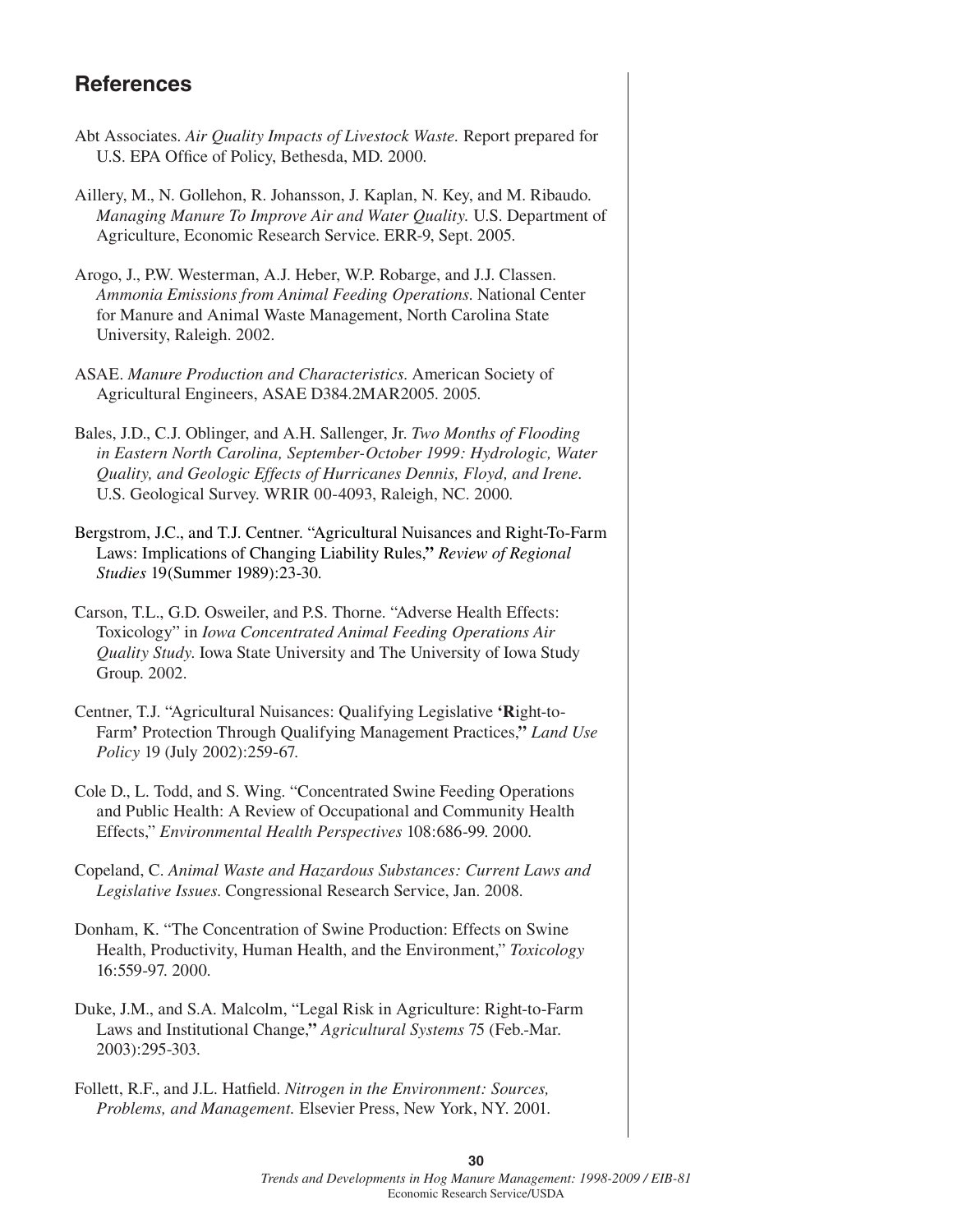Jacobson, L.D., J.A. Kozier, S.J. Hoff, A.J. Heber, and D.B. Parker. "Odor Emissions and Chemical Analysis of Odorous Compounds from Animal Buildings." Paper presented at Workshop on Agricultural Air Quality: State of the Science, Potomac, MD, June 5-8, 2006. Key, N., and J. Kaplan. "Multiple Environmental Externalities and Manure Management Policy," *Journal of Agricultural and Resource Economics* 32(1) (April 2007):115-34. Key, N., and W. McBride. *The Changing Economics of U.S. Hog Production*. U.S. Department of Agriculture, Economic Research Service, ERR-52, Dec. 2007. Key, N., W.D. McBride, and R. Mosheim. "Decomposition of Total Factor Productivity Change in the U.S. Hog Industry." *Journal of Agricultural and Applied Economics* 40(1)(April 2008):137-49. Key, N., and S. Sneeringer. *Climate Change Policy and the Adoption of Methane Digesters on Livestock Operations*. U.S. Department of Agriculture, Economic Research Service, ERR-111. Feb. 2011. Accessed at: http://www.ers.usda.gov/Publications/ERR111/. McBride, W., and N. Key. *Economic and Structural Relationships in U.S. Hog Production*. U.S. Department of Agriculture, Economic Research Service, AER-818*,* Feb. 2003. National Research Council, Ad Hoc Committee on Air Emissions from Animal Feeding Operations, Committee on Animal Nutrition. *Air Emissions from Animal Feeding Operations: Current Knowledge, Future Needs.* Washington, DC: National Academies Press, 2003. North Carolina General Assembly. The Clean Water Responsibility and Environmentally Sound Policy Act, 1997. http://www.ncga.state.nc.us/ gascripts/BillLookUp/BillLookUp.pl?Session=1997&BillID=H515, Ogishi, A., D. Zilberman, and M. Metcalfe. "Integrated Agribusinesses and Liability for Animal Waste," *Environmental Science and Policy* 6(2) (2003):181-88. Patton, M., and A. Seidl. *Matrix of State Level Policies for Animal Feeding Operations*. Agricultural and Resource Policy Report APR99-01, Dept. of Agricultural and Resource Economics, Colorado State University, Ft. Collins, CO, Jan. 1999. Redwine, J.S., and R.E. Lacey. "A Summary of State-by-State Regulation of Livestock Odor." Paper presented at Second International Conference on Air Pollution from Agricultural Operations of the ASAE, Des Moines, IA. Oct. 10, 2000. Ribaudo, M., A. Cattaneo, and J. Agapoff. "Cost of Meeting Manure Nutrient Application Standards in Hog Production: The Roles of EQIP and Fertilizer Offsets," *Review of Agricultural Economics* 26(4)

(2004):430-44.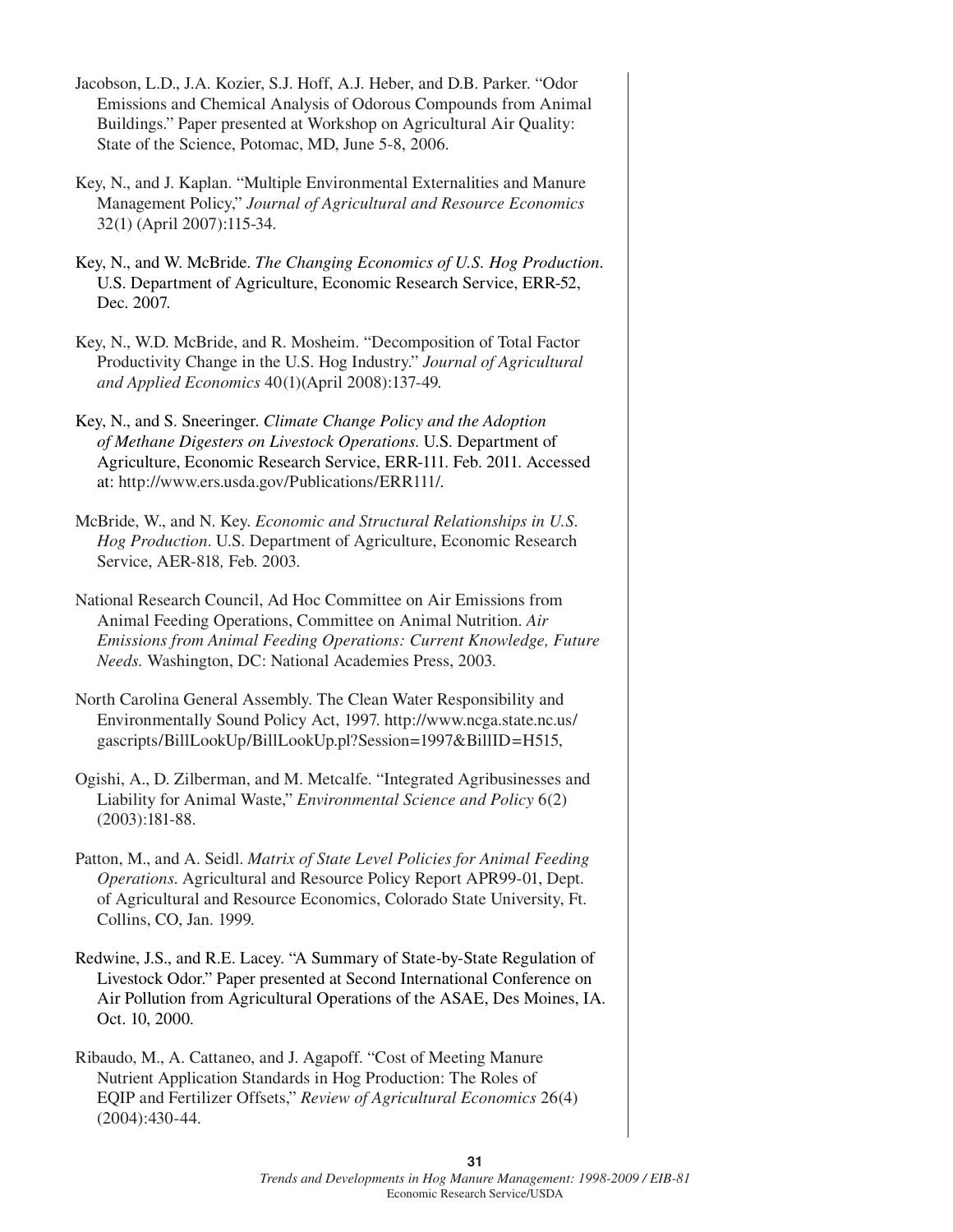- Ribaudo, M.O., and R. Johansson. "Nutrient Management Use at the Rural-Urban Fringe: Does Demand for Environmental Quality Play a Role?" *Review of Agricultural Economics* 29(4)(2007):689-99.
- Sneeringer, S. "Does Animal Feeding Operation Pollution Hurt Public Health? A National Longitudinal Study of Health Externalities Identified by Geographic Shifts in Livestock Production," *American Journal of Agricultural Economics* 91(1):124-37. 2009.
- Sneeringer, Stacy E. "A National, Longitudinal Study of the Effects of Concentrated Hog Production on Air Pollution," *American Journal of Agricultural Economics* 92(3):821-35, 2010.
- U.S. Department of Agriculture, Natural Resources Conservation Service. "Draft Comprehensive Nutrient Management Planning Technical Guidance," *National Planning Procedures Handbook*, Subpart B, Part 600.51. June 2005. http://www.nrcs.usda.gov/technical/afo/cnmp\_guide\_ index.html/.
- U.S. Environmental Protection Agency. *Air Pollution Regulatory Assessment for Animal Feeding Operations*. Office of Air Quality Planning and Standards, Research Triangle Park, NC. 2000a.
- U.S. Environmental Protection Agency. *National Air Pollution Emissions Trends, 1900-1998.* Research Triangle Park, NC. 2000b.
- U.S. Environmental Protection Agency. *State Compendium of Programs and Regulatory Activities Related to Animal Feeding Operations. Office* of Wastewater Management, Water Permits Divisions, Washington, DC. 2002.
- U.S. Environmental Protection Agency. *State Compendium: Programs and Regulatory Activities Related to Animal Feeding Operations.* Tetra Tech, Fairfax, VA. May 2002.
- U.S. Environmental Protection Agency. *National Emission Inventory— Ammonia Emissions from Animal Husbandry Operations*. Draft Report, Jan. 30. 2004a. http://www.epa.gov/ttn/chief/ap42/ch09/related/nh3inventorydraft\_jan2004.pdf.
- U.S. Environmental Protection Agency. *Recommendations for Areas To Be Designated "Nonattainment" for the Fine Particle National Air Quality Standards*. Office of Air Quality Planning and Standards, Dec. 2004b.
- U.S. Environmental Protection Agency. "EPA Takes Important Step in Controlling Air Pollution from Farm Country Animal Feeding Operations," News release, August 22, 2006. http://yosemite.epa.gov/opa/ admpress.nsf/a8f952395381d3968525701c005e65b5/a3b628e23af32f68852 571d200618474!OpenDocument/.
- U.S. Environmental Protection Agency. CERCLA/EPCRA Administrative Reporting Exemption for Air Releases of Hazardous Substances from